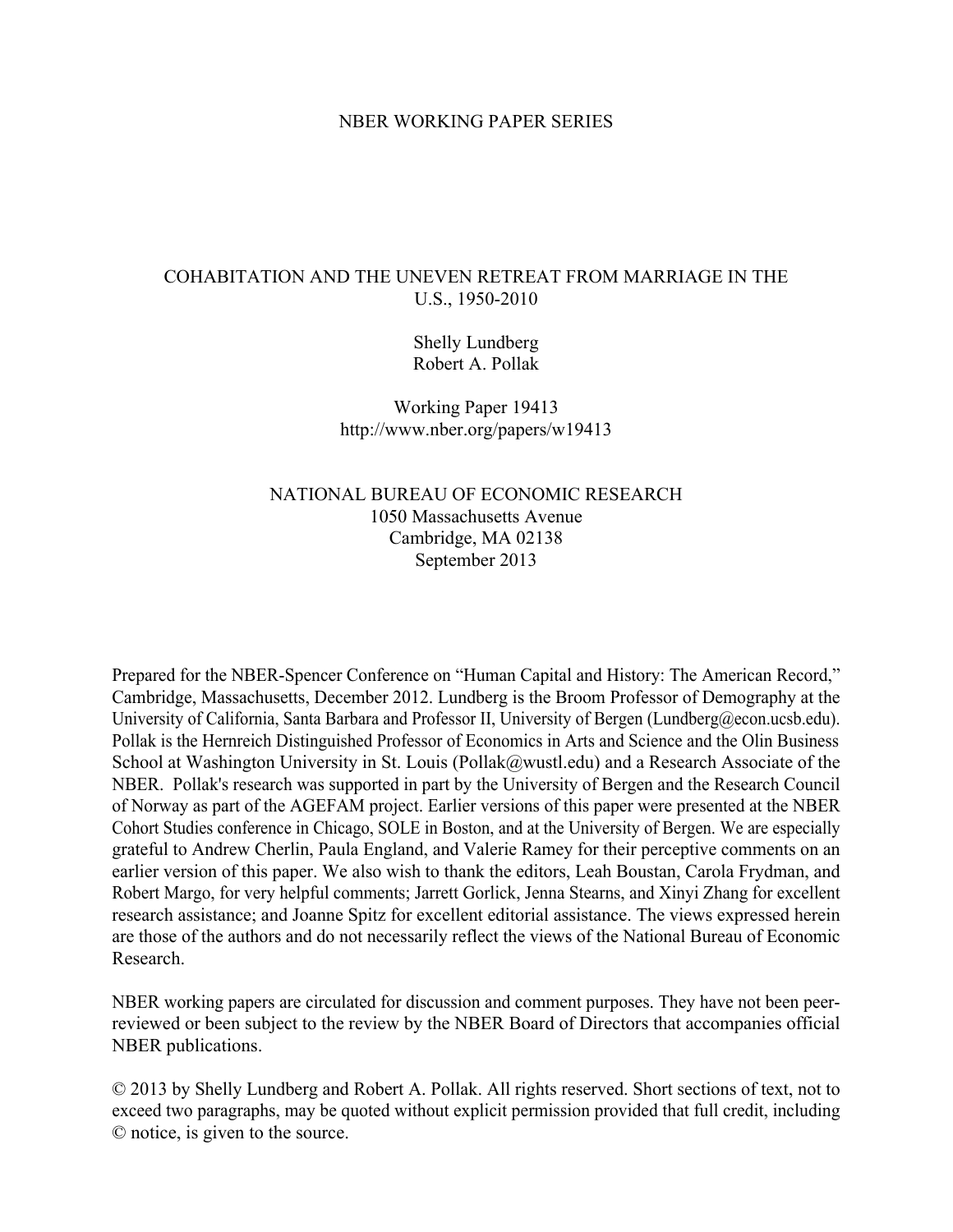Cohabitation and the Uneven Retreat from Marriage in the U.S., 1950-2010 Shelly Lundberg and Robert A. Pollak NBER Working Paper No. 19413 September 2013 JEL No. I24,I3,J11,J12,J13

# **ABSTRACT**

Since 1950 the sources of the gains from marriage have changed radically. As the educational attainment of women overtook and surpassed that of men and the ratio of men's to women's wage rates fell, traditional patterns of gender specialization in work weakened. The primary source of the gains to marriage shifted from the production of household services and commodities to investment in children. For some, these changes meant that marriage was no longer worth the costs of limited independence and potential mismatch.

Cohabitation became an acceptable living arrangement for all groups, but cohabitation serves different functions among different groups. The poor and less educated are much more likely to rear children in cohabitating relationships. The college educated typically cohabit before marriage, but they marry before conceiving children and their marriages are relatively stable.

We argue that different patterns of child-rearing are the key to understanding class differences in marriage and parenthood, not an unintended by-product of it. Marriage is the commitment mechanism that supports high levels of investment in children and is hence more valuable for parents adopting a high-investment strategy for their children.

Shelly Lundberg Department of Economics University of California, Santa Barbara Santa Barbara, CA 93106 lundberg@econ.ucsb.edu

Robert A. Pollak Washington University in St. Louis Arts and Sciences and the Olin Business School Campus Box 1133 1 Brookings Drive St. Louis, MO 63130-4899 and NBER pollak@wustl.edu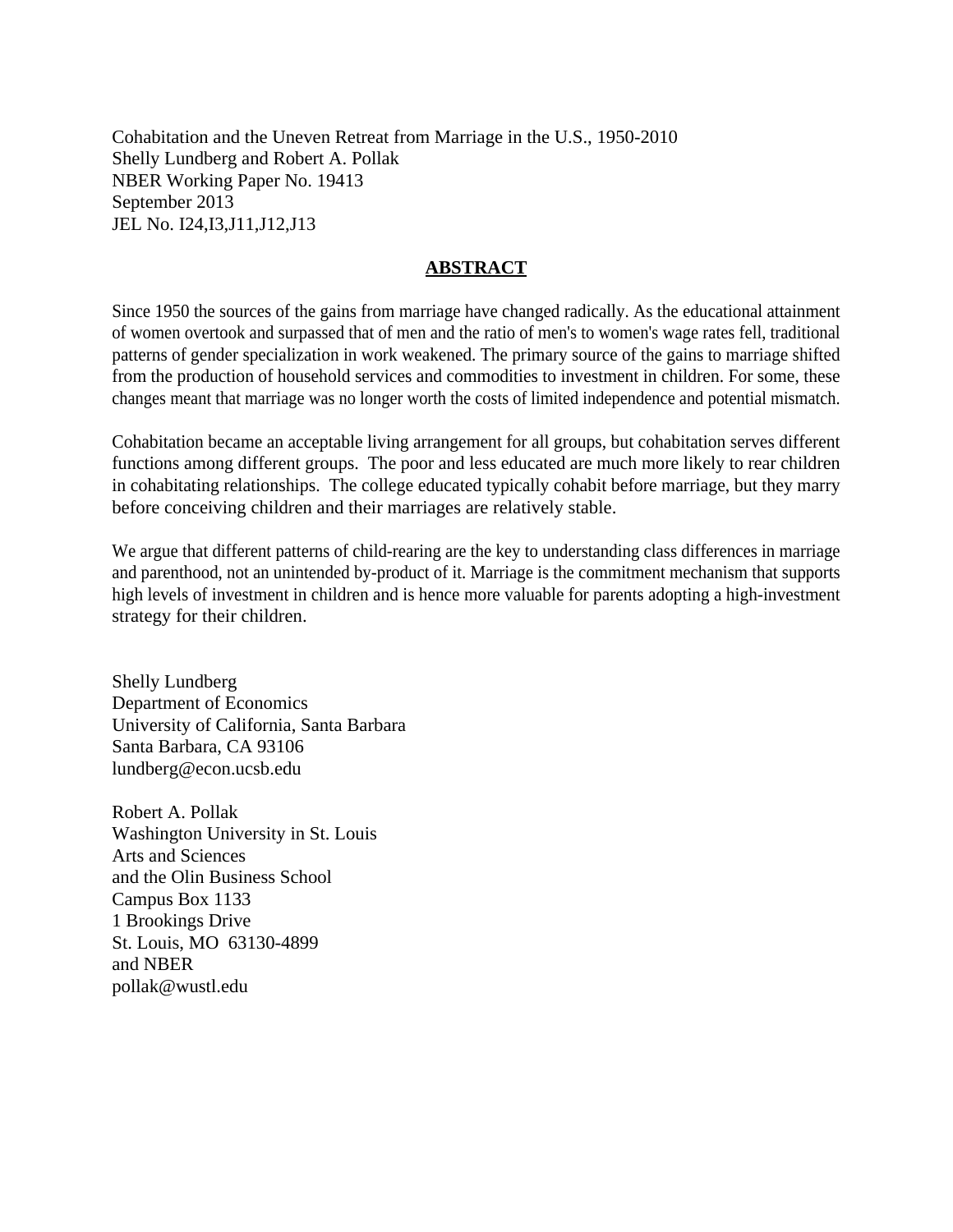### 1. Introduction

Since 1950 there have been dramatic changes in patterns of marriage and divorce in the United States. Americans now marry later and are more likely to divorce. More men and women, though still a small minority, do not marry at all. Cohabitation as a precursor or an alternative to marriage has become commonplace. A growing fraction of births now take place outside marriage. This decoupling of marriage and parenthood has received a great deal of scholarly and public attention, particularly focused on differences in nonmarital childbearing across racial and ethnic groups. Within each racial and ethnic group, however, there are dramatic differences in marriage and childbearing behavior across education and income strata. But these differences, which also have potentially important implications for investments in children and intergenerational income mobility, have received less attention than racial and ethnic gaps.

In this paper, we make two claims about marriage. First, we claim that intertemporal commitment is central to understanding marriage as an economic institution. Second, we claim that in early 21st century America intertemporal commitment is valuable primarily because it facilitates investment in children. These claims are distinct, but together they imply that the desire to invest in children as a joint project has become a primary motive for marriage. Differences in the expected returns to these investments across socioeconomic groups explain the uneven retreat from marriage.

We revisit the literature on the economics of marriage, distinguishing between explanations that involve intertemporal commitment and those that do not. What Claudia Goldin has called the "quiet revolution" in women's economic status since 1970 has led to a wholesale redefinition of men's and women's roles in the household. Commitments between wage-earning men and their stay-at-home wives that were central to marriage in the first half of the 20th century became obsolete as the labor force participation of married women increased. Changes in family law and social norms weakened the strength of the marriage commitment by making divorce easier to obtain and blurring the social distinction between cohabitation and marriage. Once cohabitation became a socially and legally acceptable way to achieve the benefits of coresidential intimacy and economic cooperation, the advantages of living in a multiple-person household no longer provided a rationale for marriage. Marriage must be based on gains

2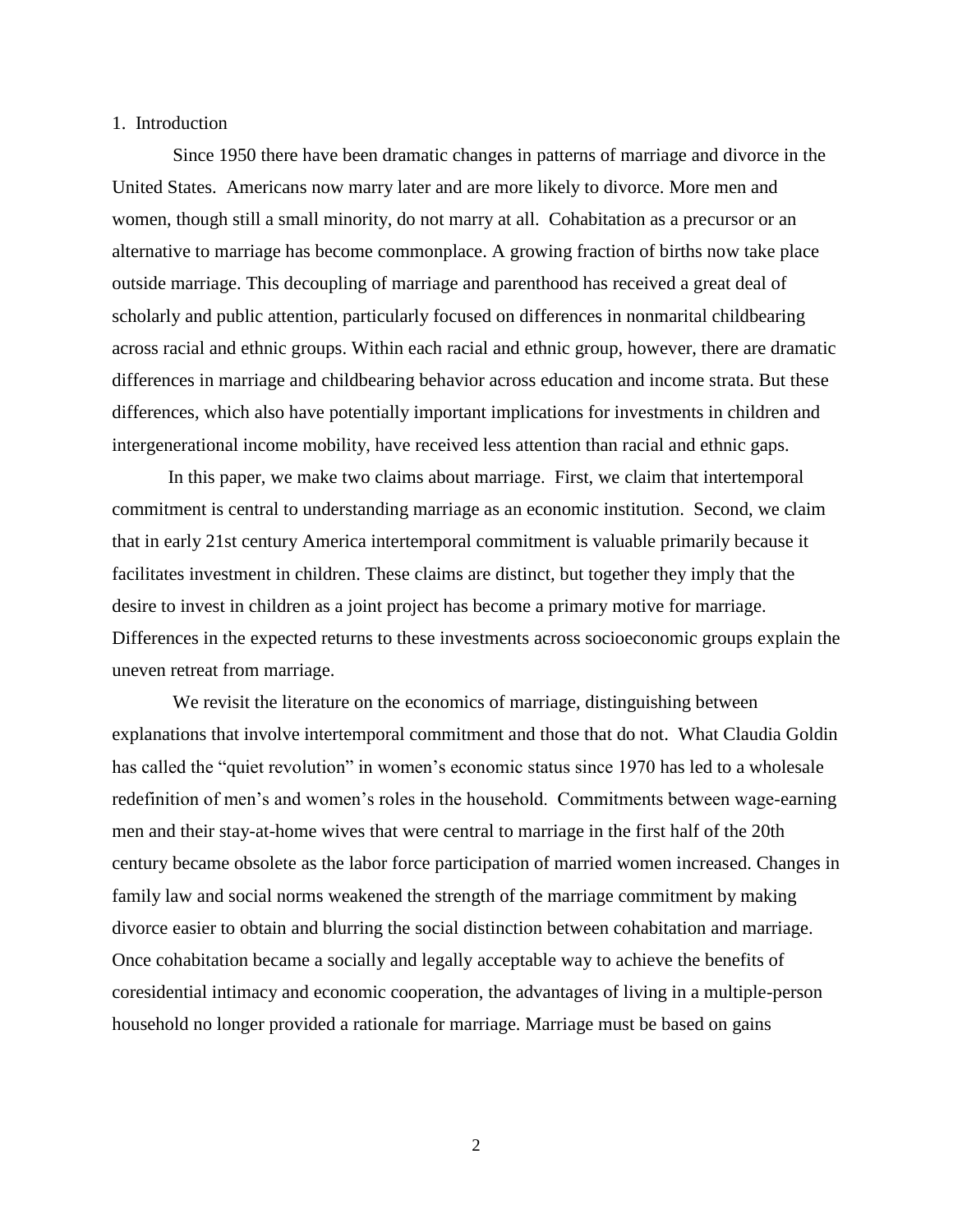compared with cohabitation as well as gains compared with living alone.<sup>1</sup> Sociologists have emphasized the cultural significance of marriage as the source of its persistence as a goal and ideal. An economic approach to understanding the persistence of marriage, once cohabitation is recognized as an alternative, emphasizes the potential returns to intertemporal commitment.

Investment in children is clearly not the only reason couples have ever made intertemporal commitments, nor do we claim it is the only reason couples do so now. In particular, not all couples that marry intend to have children, and some married couples have other motives for commitment.<sup>2</sup> Women who marry after menopause generally do not intend to have additional children; for many older couples, the relevant marital commitment may be to provide care for each other in old age. The current debate over same-sex marriage is best understood as primarily a contest over social recognition and acceptability, with considerations involving children playing a secondary role. We argue, however, that during the last half of the 20th century the importance of investment in children has increased, particularly for the most advantaged families, while the importance of other reasons for making intertemporal commitments has diminished.

### 2. The Retreat from Marriage: 1950-2010

 $\overline{a}$ 

*"The family in the Western world has been radically altered, some claim almost destroyed, by the events of the last three decades" (Gary S. Becker, Treatise on the Family, 1981).*

In her 2006 Ely Lecture, Claudia Goldin traces the "quiet revolution" in American women's careers, education, and family arrangements that began in the 1970s, and the "evolutionary" changes in labor force participation that preceded it (Goldin, 2006). Evolving patterns of marriage and divorce in the United States are linked to these changes in women's status and identity, as well as historic changes in fertility rates and in women's participation in the paid workforce. As the post-war baby boom came to an end and fertility rates fell in the

 $1$  By "living alone" we mean living in a one-adult household; thus, living alone includes lone parents. The not entirely satisfactory rationale for this is the fiction that the adult is the sole decision maker in a one-adult household.  $2$  Abma and Martinez (2006) find that only 4 percent of married women aged 35 to 44 in the 2002 National Survey of Family Growth are voluntarily childless, and that rates of voluntary childlessness are lower in the 2002 wave of the National Survey of Family Growth (NSFG) than in the 1988 and 1992 waves.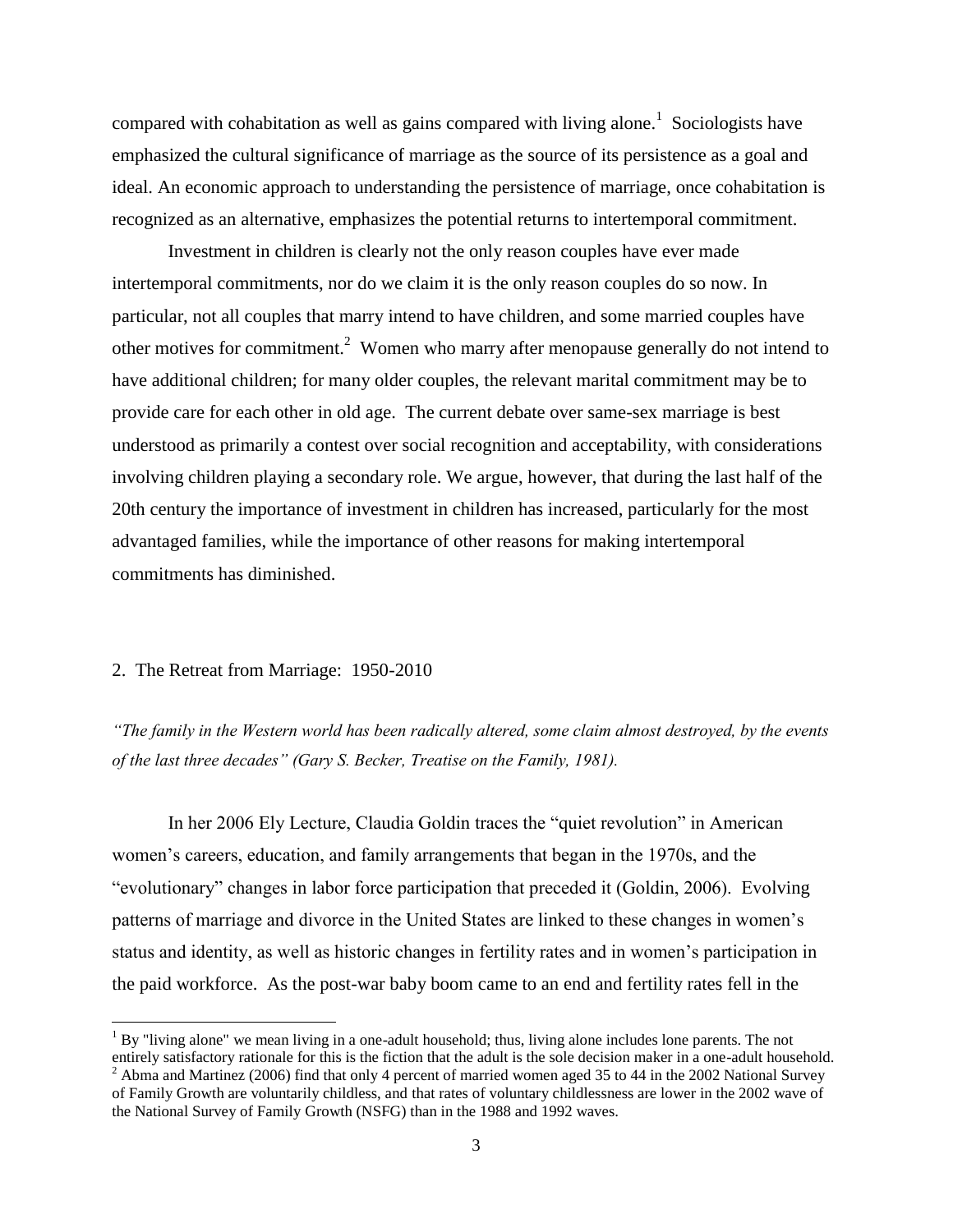1960s, and as women's intermittent employment turned into lifetime commitments to market work and careers, marriages changed as well. Marriage was delayed to accommodate higher education and smaller families, divorce rates rose rapidly, and for many, coresidence without marriage became an acceptable precursor if not a replacement for marriage.

The median age at first marriage was at a historic low during the height of the baby boom in the 1950s—just over age 20 for women, and about age 23 for men. A modest delay in first marriage during the 1960s was followed by a rapid increase in marriage age that continued for the next four decades (Figure 1). Part of this delay was due to additional years spent in school: the college attendance of young men and women rose steadily until the 1980s, when improvements in men's educational attainment stalled but women's continued to rise. The proportion of young adult women with college degrees equaled, and then exceeded, that of men in the 1990s. Beginning in the 1980s, increases in premarital coresidence by young couples become another important driver of marriage timing—stabilizing the age at which households are first formed while further delaying age at marriage (Bailey, Guldi, and Hershbein, forthcoming).



**Figure 1: Median Age at First Marriage** (Source: U.S. Bureau of the Census)

Marriage delay alone tended to reduce the fraction of young men and women who were currently married (or ever married) in their twenties, but in the 1970s the prevalence of marriage began to decline even for older groups of men and women. Figure 2 shows this decline for men and women aged 30 to 44, much of it accounted for by an increase in cohabitation. The National Survey of Family Growth (NSFG) permits the tracking of trends in cohabitation from the first wave in 1982 to the most recent in 2006-2010. Over this period, the 8 percent decline in the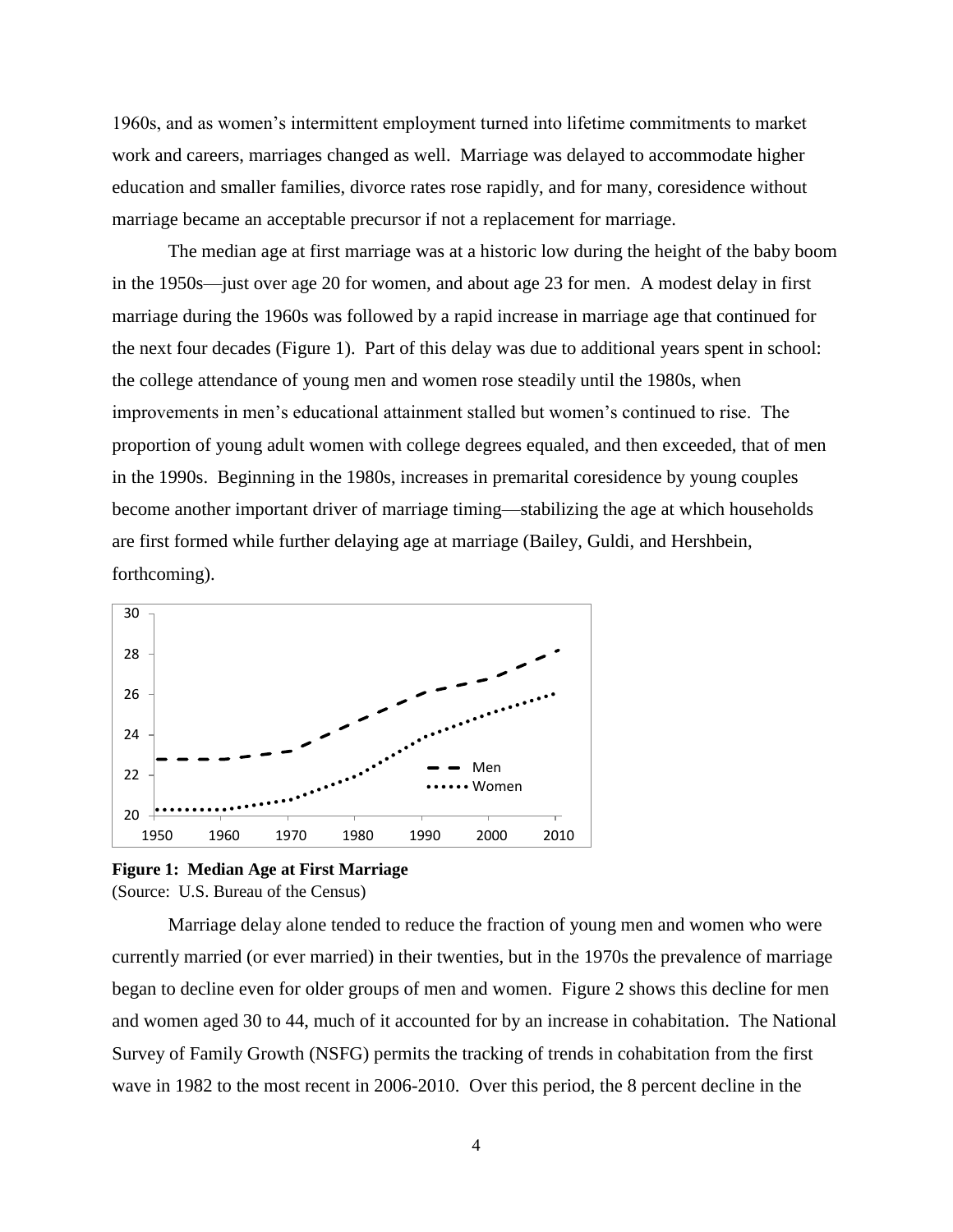fraction of 15 to 44 year old women currently married (from 44 to 36 percent) is exactly offset by the increase in the proportion cohabiting (from 3 to 11 percent).<sup>34</sup>

The gap between the proportion of 30 to 44 year-olds currently married (now about 60 percent) and the proportion ever-married (80 percent for women, 74 percent for men) has widened due to increases in divorce (Figure 2). The annual divorce rate (the number of divorces per thousand married couples) more than doubled between 1960 and 1980—from less than 10 to more than 20. In part a transitory response to liberalized divorce laws, the divorce boom has since subsided, falling by more than 25 percent since the peak in 1979. Stevenson and Wolfers (2007) argue that current rates are consistent with a long-term pre-war trend of rising divorce.<sup>5</sup>



**Figure 2: Proportion of Men and Women Ever Married and Currently Married, Ages 30-44** (Source: Census 1950-2000, American Community Survey 2010)

In recent decades, the social and legal significance of the distinction between marriage and nonmarriage has eroded. Spells of cohabitation have become longer and more likely to involve children (Kennedy and Bumpass, 2008). Supreme Court decisions in the 1960s and

 $\overline{a}$ 

 $3^3$  Copen et al., (2012) find, not surprisingly, similar trends for men.

<sup>&</sup>lt;sup>4</sup> Much of the family structure literature combines cohabitation and marriage into a single category (i.e., "two-parent" families"), rather than distinguishing between cohabitation and marriage. Ginther and Pollak (2004) and Gennetian (2005) distinguish between families that include step-children (e.g., "blended families) and "traditional nuclear families" (i.e., households in which all of the children live with both biological parents.

 $5$  Taking a different approach, Rotz (2011) shows that, given the strong negative relationship between the probability of divorce and age at marriage, the delay in marriage age since 1980 may be a major proximate cause of the decrease in divorce propensity during that period.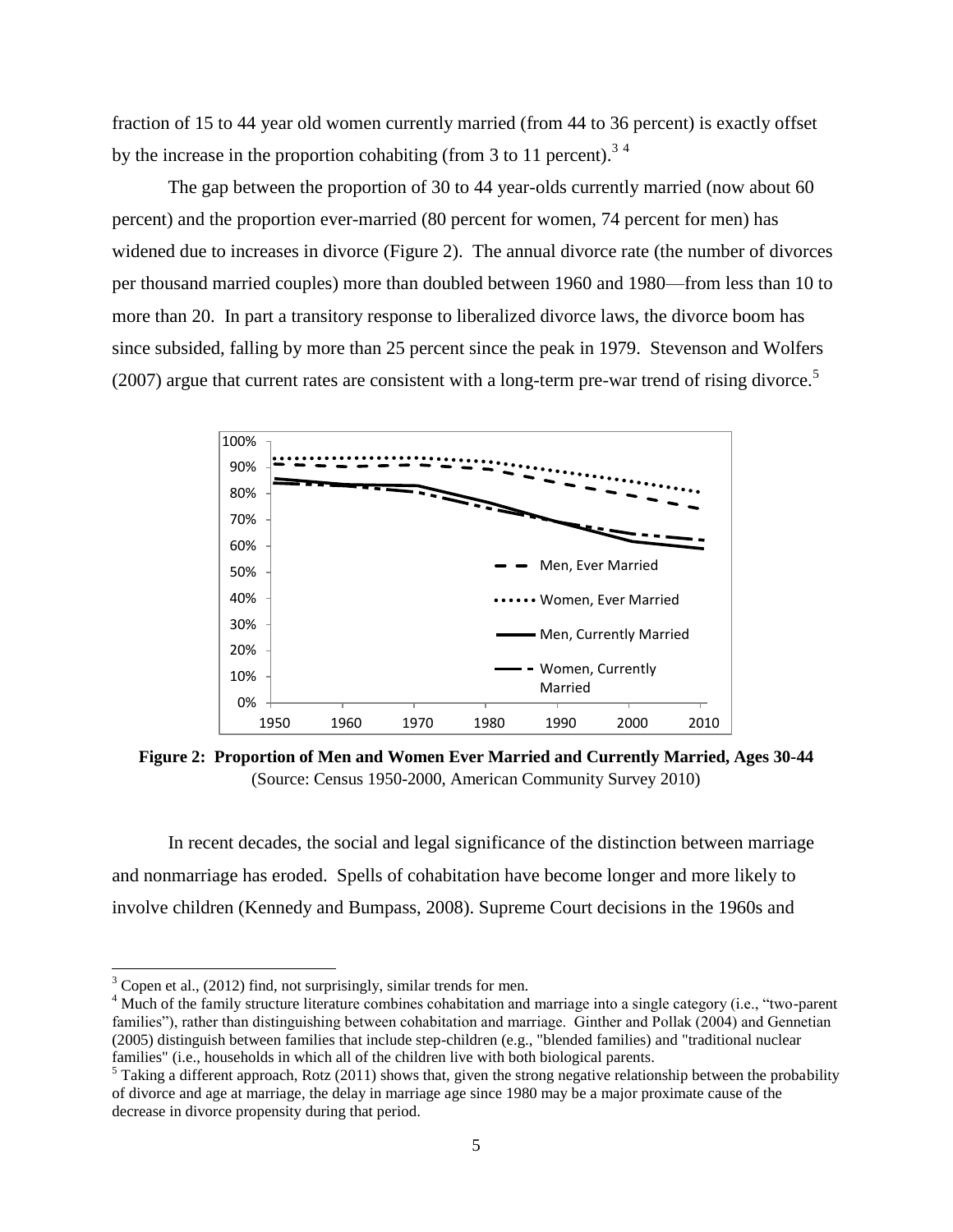1970s increased the rights of children born out of wedlock to financial support and inheritance.<sup>6</sup> Marriage also became less important as a determinant of obligations for paternal child support as the introduction of in-hospital voluntary paternity establishment programs by states (following a federal mandate) during the 1990s reduced the costs of legal paternity establishment. By 2005, the ratio of paternities established to nonmarital births had risen to nearly 90 percent (Rossin-Slater, 2012). The costs of exiting marriage fell as unilateral divorce became, in one form or another, universal across the United States.<sup>7</sup> Changes in social norms that accompanied these changes have also played a role: the stigma associated with nonmarital sex, cohabitation, nonmarital fertility, and divorce have declined dramatically (Thornton and Young-DeMarco, 2001).

Rising rates of nonmarital fertility in the United States and the pronounced race/ethnic gaps in these rates (Figure 3) have received a great deal of attention from researchers and policymakers. The median age at first marriage has been rising more rapidly than the median age at first birth and in 1991 the two trends crossed and continue to diverge. In 2009, the median age at first birth was more than one year lower than the median age at first marriage (Arroyo, et al., 2012). The circumstances in which nonmarital births take place have been changing, however. England and Wu (forthcoming) show that, for women who reached childbearing age in the 1950s through the mid-1960s, the primary cause of rising premarital births was an increase in premarital pregnancies that were brought to term (and, in all probability, an increase in premarital sex). During the subsequent two decades, however, the principal driver of the trend in premarital childbearing was a reduction in the probability of marriage following a premarital conception—a decrease in "shot-gun" marriages. $8$  The proportion of nonmarital births that are to lone mothers has also been decreasing: 52 percent of nonmarital births now occur within cohabiting unions, many of them the outcome of a "shot-gun cohabitation" (Manlove, et al., 2010; Lichter, 2012)

 6 Stevenson and Wolfers (2007) provide a summary of these rulings.

 $7$  Grossman and Friedman (2011) describe these changes as well as changes in the rules governing the division of property, spousal support, and alimony. To a first approximation, however, these rules affect distribution between the ex-spouses, not the cost of exiting marriage.

<sup>&</sup>lt;sup>8</sup> Akerlof, Yellen and Katz (1996) attribute this change to endogenous norms regarding nonmarital sex and responsibility for unintended pregnancies. They argue that the increasing availability of the birth control pill in the 1960s and the nationwide legalization of abortion in 1973 led to a new equilibrium in which nonmarital sex was more readily available because competition for the attention of men increased the pressure on unmarried women to have sex and responsibility for contraception (and unintended pregnancies) shifted to women.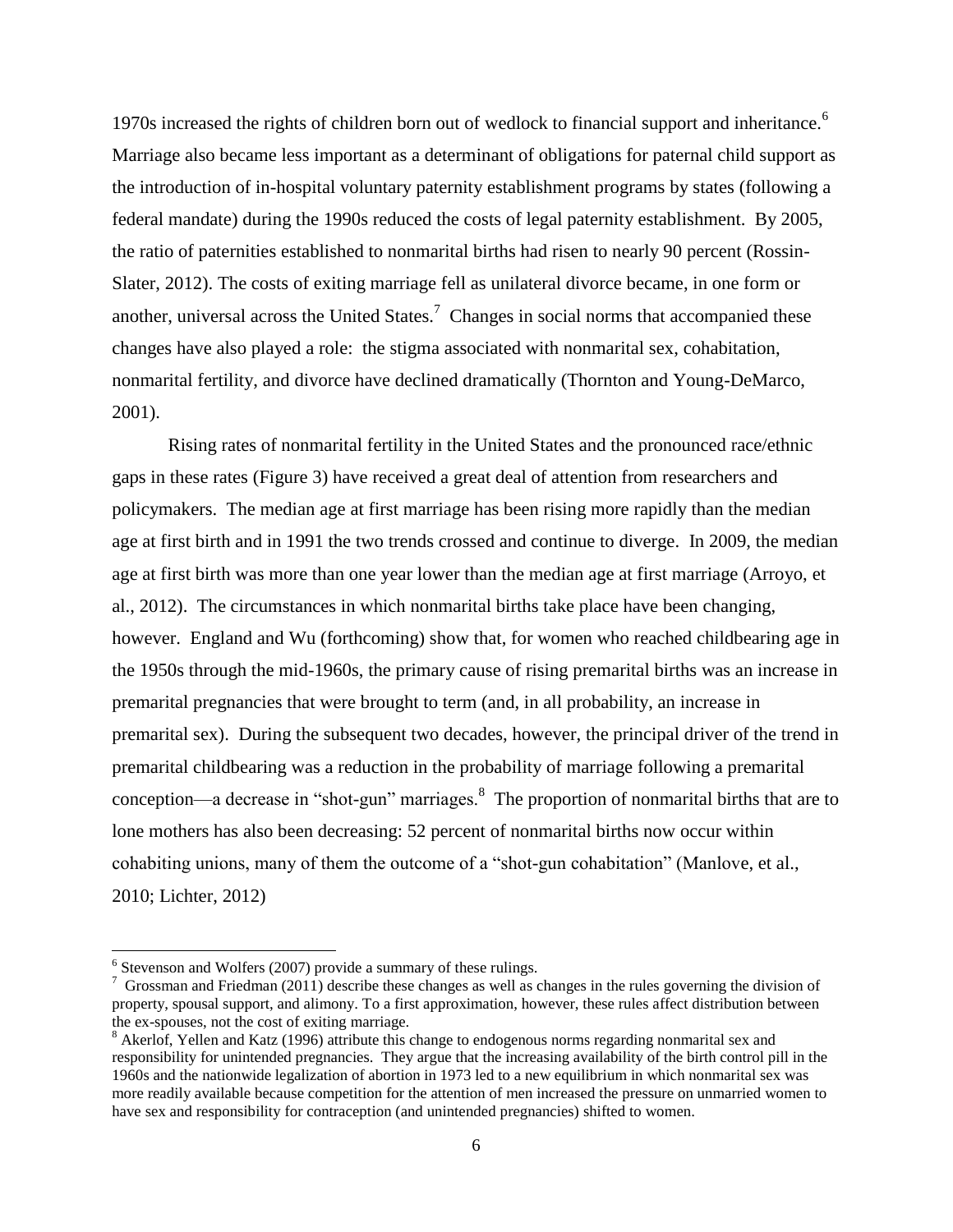

**Figure 3: Nonmarital Births as a Proportion of All Births, by Race and Ethnicity** (Source: Child Trends Data Bank

Compared with other wealthy countries, the U.S. is an outlier in many dimensions of family dynamics. The level of fertility that occurs outside any union—marital or cohabiting—is relatively high, and both marital and cohabiting unions are very unstable (Cherlin, 2009). In many northern European countries, cohabitation has progressed further in the direction of becoming a replacement for marriage: a much smaller proportion of the population ever marries, rates of cohabitation and proportions of births within cohabiting unions are much higher, and these unions are much more durable than in the U.S. There is a socioeconomic gradient in family structure in most European countries, with low levels of education associated with more cohabitation and higher rates of nonmarital childbearing<sup>9</sup> but these discrepancies are less pronounced than in the U.S.

Focusing on whites with different levels of education, we can see that the retreat from marriage has been much more rapid for men and women with lower levels of education (Figures 4 and 5). We use a three-fold classification, distinguishing among college graduates (the "college educated"), individuals with some college, and those with a high-school education or

 $9$  Perelli-Harris, et al., (2010) also find that the negative educational gradient of childbearing within cohabitation is significantly steeper than that of marital births in four of the eight countries they study.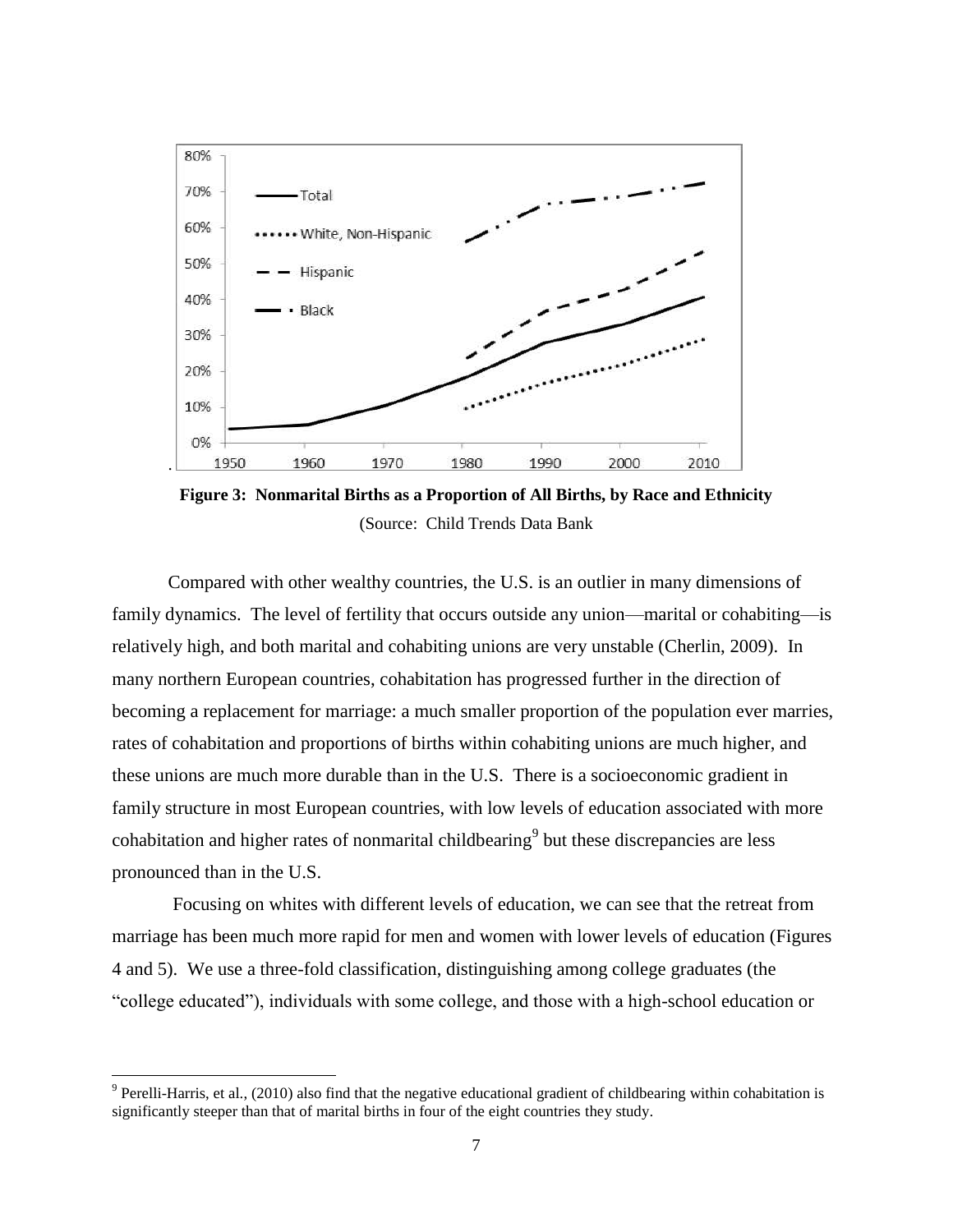less.<sup>10</sup> The proportion of men aged 30 to 44 who are currently married (reflecting both marriage and divorce behavior) has been almost flat for men with a college degree, but has declined substantially for men with less education. Women with college degrees were less likely to be married than women with less education until 1990, and more likely to be married thereafter. Both marriage and remarriage rates have risen for women with college degrees relative to women with less education, and the fall in divorce rates since 1980 has been much larger for the college educated (Isen and Stevenson, 2011). This implies that long-term marital stability also has an education gradient: the probability that a first marriage will remain intact for 20 years is sharply higher for women with a college degree (78 percent) than for women with a high-school diploma (41 percent) or some college (49 percent) (Copen et al., 2012).<sup>11</sup>



**Figure 4: Proportion of White Men Currently Married, Age 30-44**

(Source: Census 1950-2000, American Community Survey 2010)

 $\overline{a}$ 

 $10$  The literature often uses a different three-fold classification, combining college graduates and individuals with some college into a single category, but distinguishing between high-school graduates and high-school dropouts. We have chosen our categorization because the high school dropout group has become increasingly dominated by immigrants with distinctive family patterns and the 'some college' group behaves very differently from college graduates. According to Census figures, in 2012 43.7 percent of non-Hispanic white women between 25 and 29 were college graduates; the comparable figure for Hispanics is 17.5 percent and for non-Hispanic blacks is 26.2 percent.

<sup>&</sup>lt;sup>11</sup> They also find that the education gradient in divorce probability is much less steep for men than for women.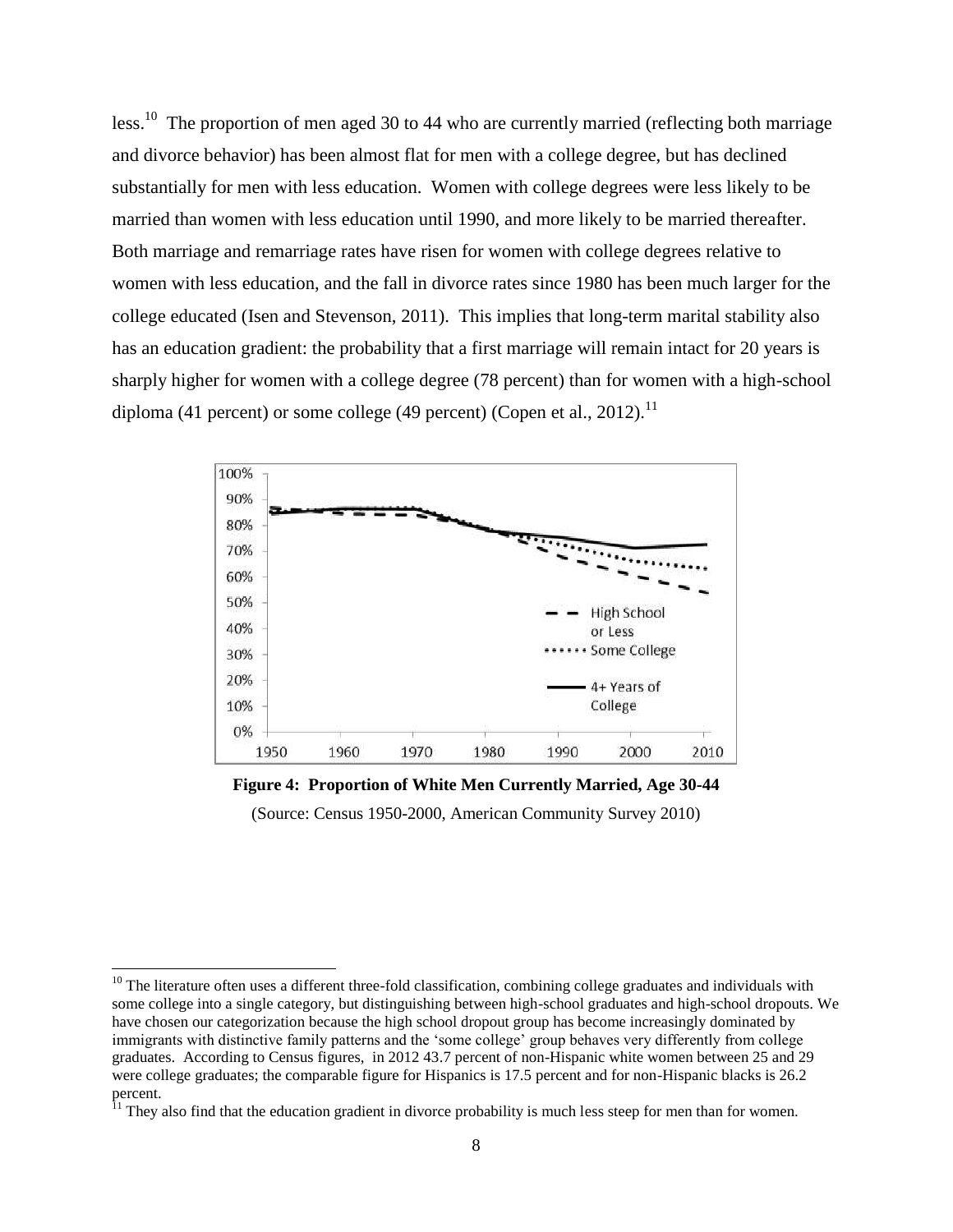

**Figure 5: Proportion of White Women Currently Married, Age 30-44** (Source: Census 1950-2000, American Community Survey 2010)

The prevalence of cohabitation is strongly decreasing in education (Table 1) and cohabitation tends to play different roles in the lifecycles of women with high and low levels of education. For high-education couples, cohabitation is usually a precursor to marriage—a part of courtship or a trial marriage that rarely includes childbearing. Serial cohabitation<sup>12</sup> is much more prevalent among economically-disadvantaged men and women and, for low-income and loweducation groups, cohabiting unions are less likely to end in marriage than in dissolution (Lichter and Qian, 2008). Though serial cohabitation increased in the late 1990s and early 2000s along with cohabitation more generally, a substantial majority of women only cohabit with the men they eventually marry (Lichter, Turner, and Sassler, 2010).

 $12$  Serial cohabitation is defined as multiple premarital cohabiting relationships (Lichter et al., 2010).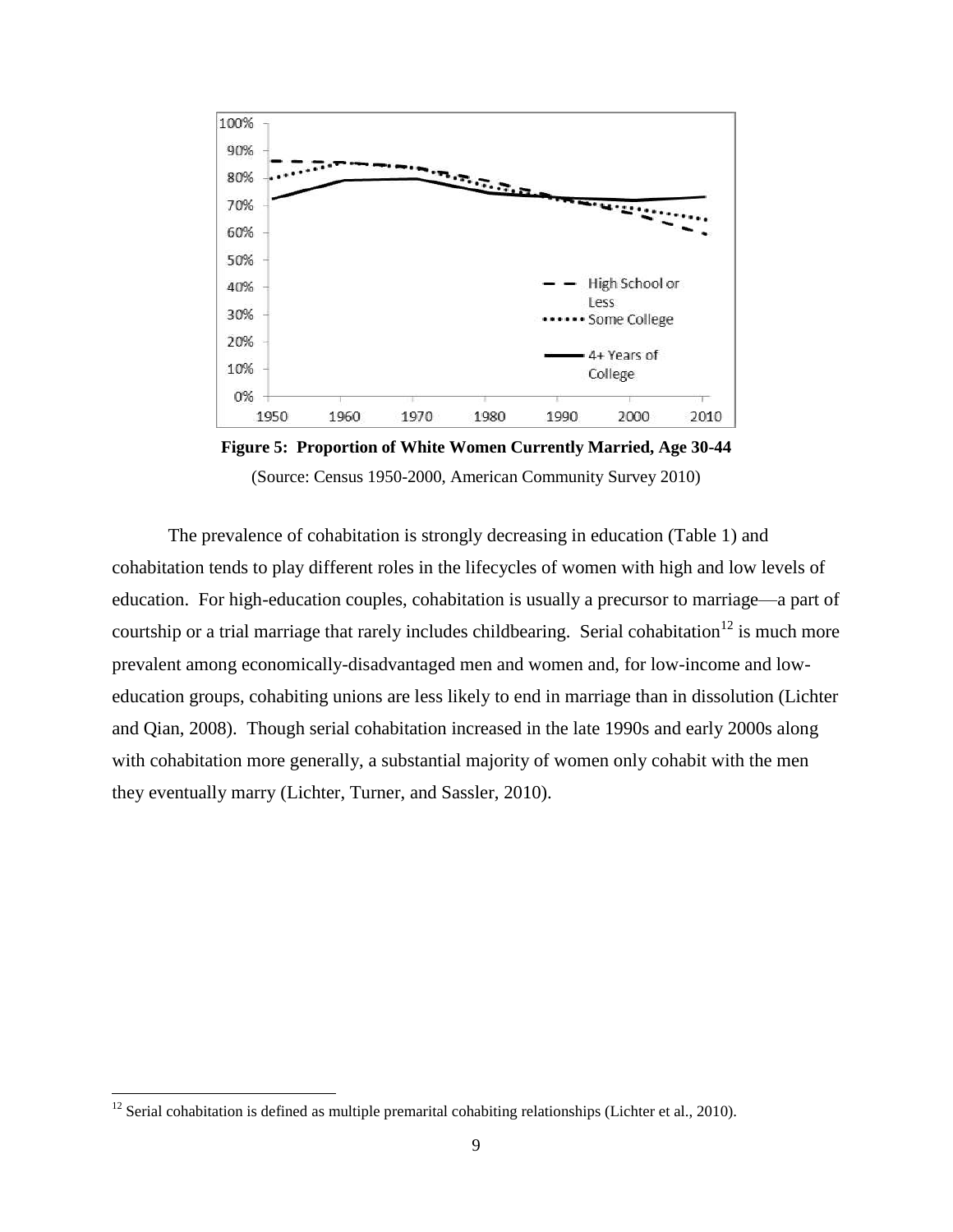|                              | First<br>marriage | <b>Second or</b><br>higher<br>marriage | <b>Cohabiting</b> | Never in a<br>union | <b>Formerly</b><br>married |
|------------------------------|-------------------|----------------------------------------|-------------------|---------------------|----------------------------|
|                              |                   |                                        |                   |                     |                            |
| No high-school               | 36.6              | 7.7                                    | 20.2              | 19.1                | 16.5                       |
| diploma or GED               |                   |                                        |                   |                     |                            |
| <b>High-school</b>           | 39.5              | 9.2                                    | 15.5              | 20.3                | 15.6                       |
| diploma or GED               |                   |                                        |                   |                     |                            |
| Some college                 | 42.1              | 7.4                                    | 11.6              | 26.4                | 12.6                       |
| <b>Bachelor's degree</b>     | 58.3              | 3.3                                    | 6.8               | 25.5                | 6.1                        |
| Master's degree or<br>higher | 63.0              | 4.4                                    | 5.5               | 20.1                | 7.0                        |

**Table 1: Current Union Status among Women Aged 15-44 Years, 2006-2010**

(Source: Copen et al., 2012, from National Survey of Family Growth)

The growing divergence in marriage, cohabitation, and fertility behavior across educational groups has potentially important implications for inequality and the intergenerational transmission of economic disadvantage. In her Presidential Address to the Population Association of America in 2004, Sara McLanahan (2004) showed how the rise in single-parent families and widening gaps in maternal age and divorce rates were leading to growing disparities in the parental resources, both time and money, received by the children of more- and lesseducated mothers. The sociologist Andrew Cherlin (2009) also emphasizes the costs imposed on children, and particularly the children of the non-college educated, by the instability in living arrangements and parental ties inherent in what he calls the American "Marriage-Go-Round." Focusing on non-Hispanic whites, Charles Murray's 2012 book on the class divide in family arrangements and economic status makes a similar point from a conservative social and political perspective.

The causes of post-war changes in cohabitation and marriage patterns, both the general retreat from marriage and its education and income gradient, are more difficult to establish than their likely consequences. The question we address here is how to reconcile these changes with an economic model of marriage.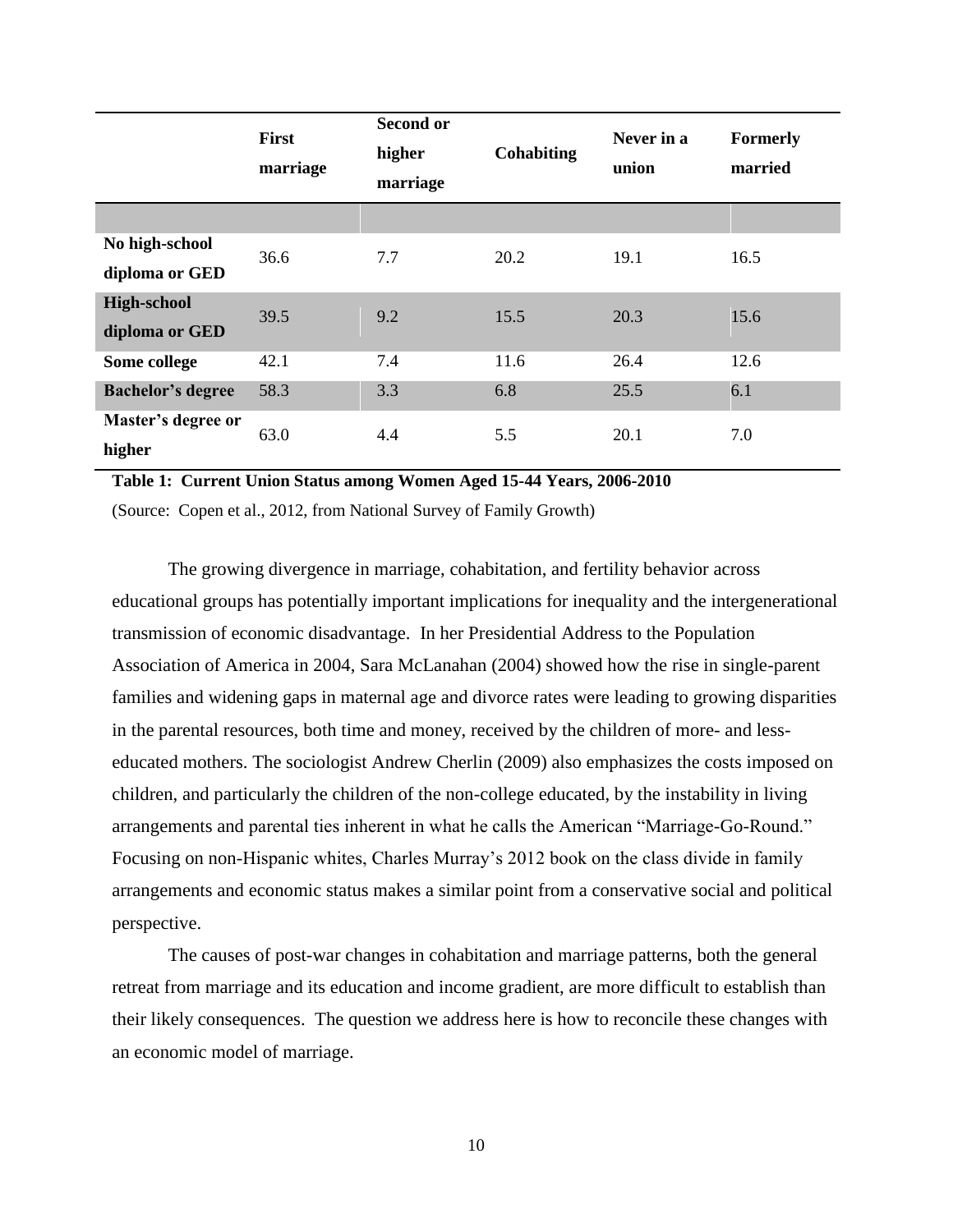# 3. Economic Models of Cohabitation and Marriage: The Role of Commitment

*"From an economic point of view, marriage is a voluntary partnership for the purpose of joint production and joint consumption." (Yoram Weiss, The New Palgrave Dictionary of Economics, 2008)*

The standard economic model of marriage ignores cohabitation as a possible living arrangement and recognizes only two alternatives: marriage and living alone. Marriage is treated as a choice by individuals who evaluate the gains to a specific marriage relative to other marriages and to living alone. According to this approach, divorce is the only route to lone parenthood and, hence, never-married individuals will be childless.<sup>13</sup> For example, in Becker's *Treatise on the Family* (Becker, 1981, 1991) and in Weiss's important survey article on "The Formation and Dissolution of Families..." (Weiss, 1997), the feasible set contains exactly two elements, marriage and living alone without children. In the mid-20th century, when cohabitation and nonmarital childbearing were rare and stigmatized, this truncation of the feasible set bought analytical simplicity at a relatively low cost. In recent decades, however, changes in technology, social norms, and laws have increased the attractiveness and prevalence of alternative family arrangements including cohabitation and lone parenthood.<sup>14</sup>

The economics of the family has recognized two broad categories of potential gains from marriage: joint production and joint consumption. Production gains arise in household production models and reflect the "division of labour to exploit comparative advantage or increasing returns" (Weiss, 2008). Consumption gains come from the joint consumption of household public (non-rival) goods (Lam, 1988). Stevenson and Wolfers (2007) expand the joint consumption category to include shared leisure activities as well as household public goods and coined the phrase "hedonic marriage" to describe modern marriages in which there is little gender-based division of labor and consumption benefits are paramount.

The presence of children affects both the production and consumption gains to marriage, and the economics of the family has long acknowledged the centrality of children. For example, Becker (1991, p. 135) writes "...the main purpose of marriage and families is the production and rearing of own children." Similarly, Weiss (1997, p. 82) writes, "the production and rearing of children is the most commonly-recognized role of the family" (also, see Weiss, 2008). The

 $13$  And possibly celibate—for the most part, family economics is silent about sex.

<sup>&</sup>lt;sup>14</sup> The few theoretical papers in economics that model nonmarital fertility do so in the context of lone parenthood, rather than cohabitating parents (Willis, 1999; Neal, 2004).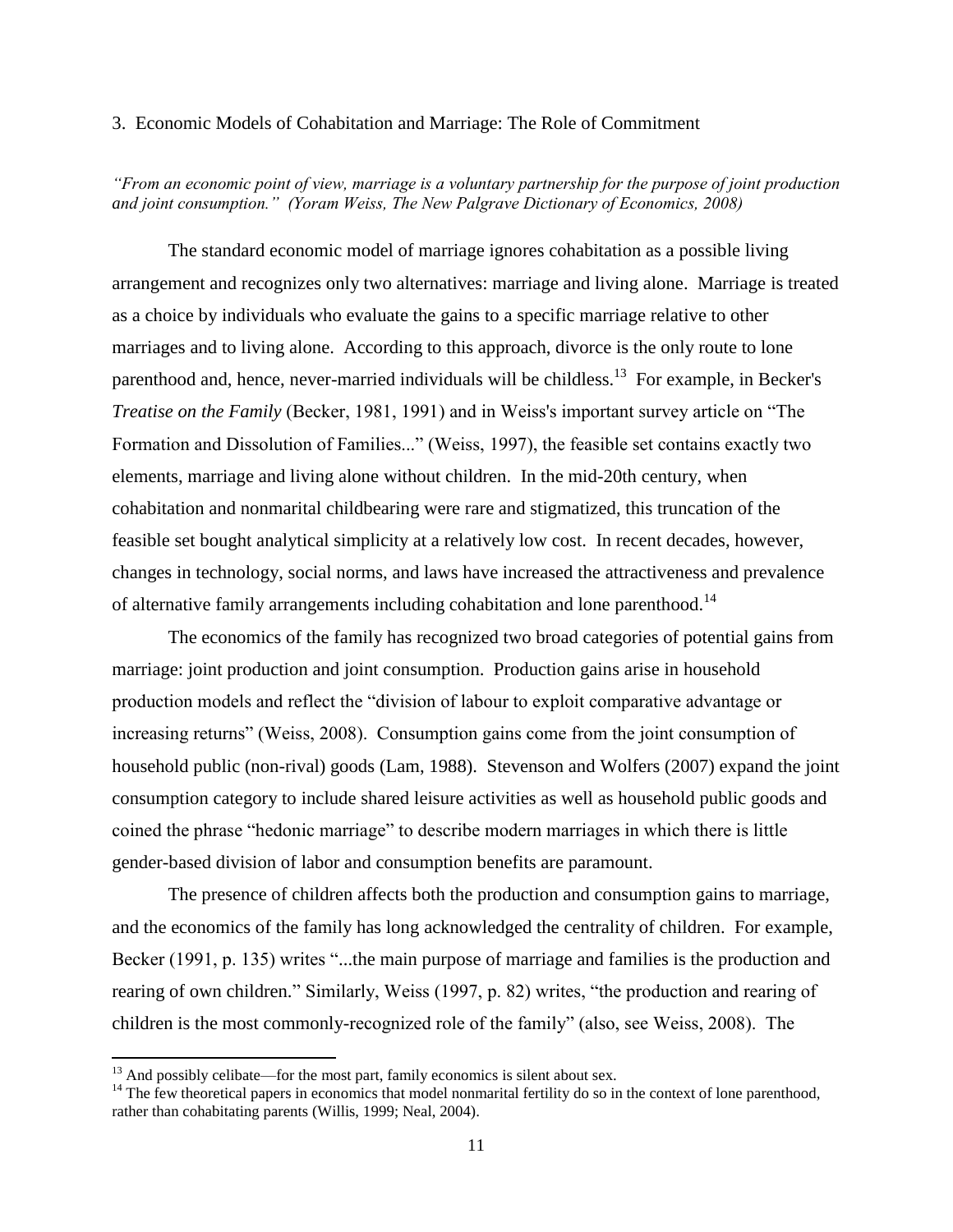presence of children enhances the gains to marriage in two ways: children are themselves household public goods that generate utility for each of their parents, and the coresidence of their caring parents permits the efficient coordination of childcare and investment in children (Weiss and Willis, 1985).

How can the standard model of marriage explain the retreat from marriage over the past 60 years? As long as the family economics literature continues to assume that unmarried men and women face a two-element feasible set—{marriage (i.e., living together), living alone}—it must explain the delay and increased instability of marriage in terms of the increasing relative attractiveness of living alone.

Though much of the increase in the age at first marriage for very recent cohorts can be attributed to increases in premarital cohabitation, the pronounced delay in marriage between 1970 and 1990 was associated with an extended period of living alone. Advances in contraceptive technology and changes in state laws in the 1970s regarding access to oral contraceptives made reliable fertility control readily available to young single women. These changes in technology and law, together with the weakening of norms stigmatizing premarital sex, reduced the risk and increased the availability of sex outside marriage or cohabiting unions. As a result, delaying "union formation" no longer required choosing between abstinence and the risk of unwanted pregnancy.<sup>15</sup> Goldin and Katz (2002) show that these changes in technology and law accelerated the entry of women into careers that required extended periods of tertiary education.

The relative attractiveness of living alone was also enhanced by the greater availability of market substitutes for commodities that used to be produced within the household and by improvements in household technology. The availability of market substitutes led to the outsourcing of functions that were traditionally regarded as central to the family such as cooking and childcare. Improvements in household technology such as electric washing machines and microwaves not only reduced the time needed to perform the remaining household tasks but also reduced the level of skill required to feed and clothe oneself (Greenwood, Seshadri, and Yorukoglu, 2005). This emergence of market substitutes and developments in applied

<sup>&</sup>lt;sup>15</sup> Sex does provide a rationale for marriage if sex outside marriage is strongly stigmatized. For example, those who believe that sex outside marriage is a sin may marry early, especially in communities that readily accept divorce and remarriage. Cherlin (2009) argues that the acceptance of divorce and remarriage by religious communities, especially evangelical Protestants, has been an important factor in the instability of American children's living arrangements.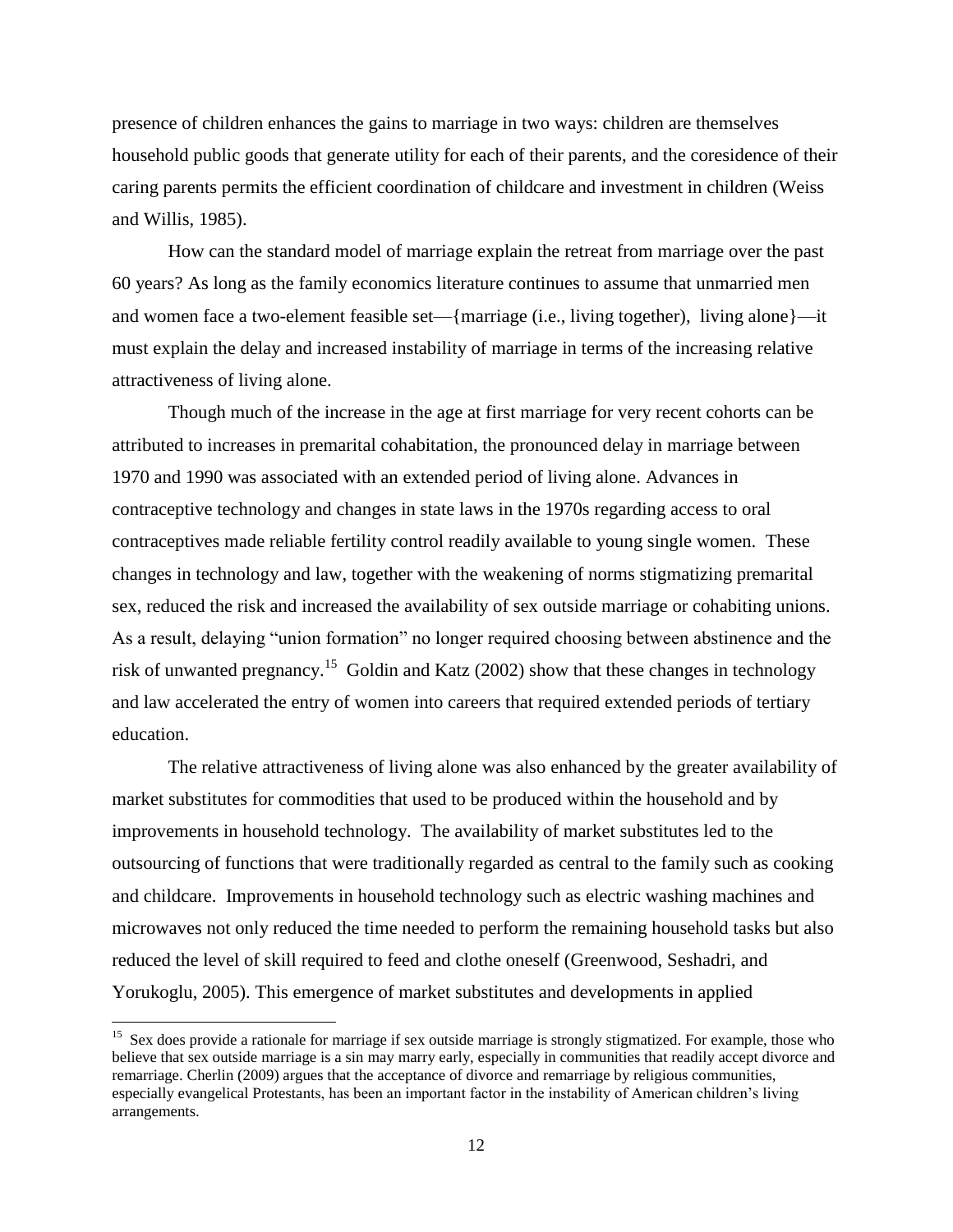technology were, to a considerable extent, endogenous—responding to the growing number of single-person households as well as to increased market work by women. This is one way that living alone creates positive externalities for others who live alone; the increased density in single social networks is undoubtedly another.

As conditions for one-adult households improved and women entered the workforce, the incremental value of specialization and exchange in multiple-person households fell. Gender specialization in married couple households has decreased dramatically during the past 60 years (Lundberg and Pollak, 2007).<sup>16</sup> The labor force participation rate for women aged 25 to 54 has increased from 37 to 75 percent between 1950 and 2010, while the participation rate for primeage men has fallen from 97 to 89 percent. Though married women still report more weekly hours of housework than married men, women's housework hours have fallen by 10 hours per week since 1965 and men's have increased by about 4 hours per week (Aguiar and Hurst, 2007). As women's educational attainment, wages, and hours of market work have risen relative to men's, the opportunities for gains from trade within a household, which depend to a large extent upon the segregation of men and women in separate home and market sectors, have diminished—and so have the potential gains to marriage.

The expansion of the feasible set to include cohabitation, with or without children, substantially changes the economic analysis of marriage. Cohabitation provides many, but not all, of the sources of marital surplus identified in standard economic models of marriage. In particular, a cohabiting couple can exploit many of the joint production advantages (e.g., specialization and the division of labor; economies of scale) and the joint consumption advantages (e.g., shared leisure and household public goods, including children). Many of the gains that economists usually ascribe to "marriage" are, in fact, gains to multiple-person households that coordinate production. For some couples, living together can be simply a solution to the problem of finding a compatible roommate or housemate, unrelated to children or to marriage, but for others cohabitation can be a precursor to marriage or a substitute for it. What distinguishes marriage from cohabitation in an economically-meaningful way?

 $^{16}$  By "gender specialization" in a married couple household, we mean that the husband's allocation of time between market work and household work differs substantially from the wife's. In contrast, the "specialization theorems" in Becker's *Treatise on the Family* concern extreme patterns of specialization in which one spouse (and perhaps both spouses) work in only the market sector or only the household sector (see Pollak, 2013).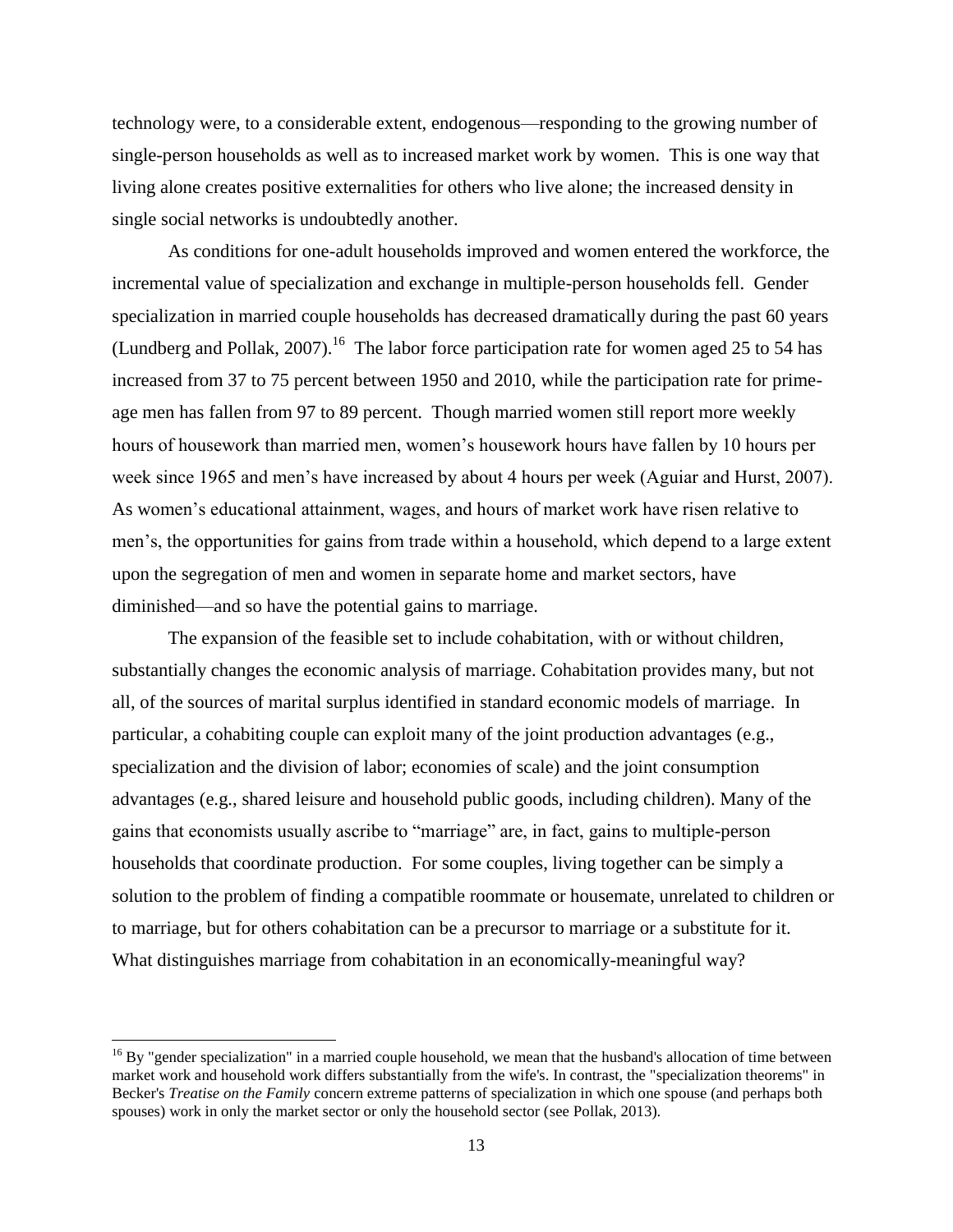Marriage is more costly to exit than cohabitation, and this higher exit cost enables marriage to act as a commitment device that fosters cooperation between partners. Some degree of commitment is valuable in any shared household because of transactions costs—even roommates must rely on one another to pay a share of next month's rent—and all commitments, including marriage, are limited. Marriage represents a stronger commitment because the social and legal costs of exit are greater than the costs facing roommates or cohabitants, even though the legal costs of marital exit have decreased as fault-based or mutual consent grounds for divorce have been replaced by state laws permitting unilateral divorce. The social costs of marital dissolution have also fallen as divorce has become commonplace. Nevertheless, a theme of much of the sociological literature on the retreat from marriage is that divorce is seen as a personal failure to be avoided, if necessary, by delaying or avoiding marriage (Edin and Kefalas, 2005; Gibson-Davis, Edin, and McLanahan, 2005). The cultural significance of marriage in America and the public commitment to a permanent and exclusive relationship that marriage entails distinguishes marriage from cohabitation, which often begins informally and without an explicit discussion of terms or intentions (Manning and Smock, 2005).

Divorce costs enable marriage to serve as a commitment device that fosters cooperation and encourages marriage-specific investments, and models of marriage emphasize this high cost of exit. For example, Matouschek and Rasul (2008) construct alternative models of marriage and cohabitation with differential exit costs. They show that, if marriage facilitates commitment, a decrease in divorce costs may lead to an improvement in the average match quality of married couples (lower divorce costs weaken marriage as a commitment device, leading low-matchquality couples to cohabit instead of marrying). Their empirical evidence supports this commitment theory of marriage over an alternative model in which the willingness to marry acts as a signal that expected match quality is high. A plausible theory of marriage, however, must explain not only why commitment is valuable in generating a demand for marriage rather than cohabitation but also, given the substantial heterogeneity in marriage patterns across education/income groups, why couples with more education and income value it more than others. Such an explanation requires that we specify the types of investments that marriage can foster.

Long-term intertemporal commitments are required to support the production benefits of specialization and exchange. Becker (1991, p. 30-31) provides a clear statement of this aspect of

14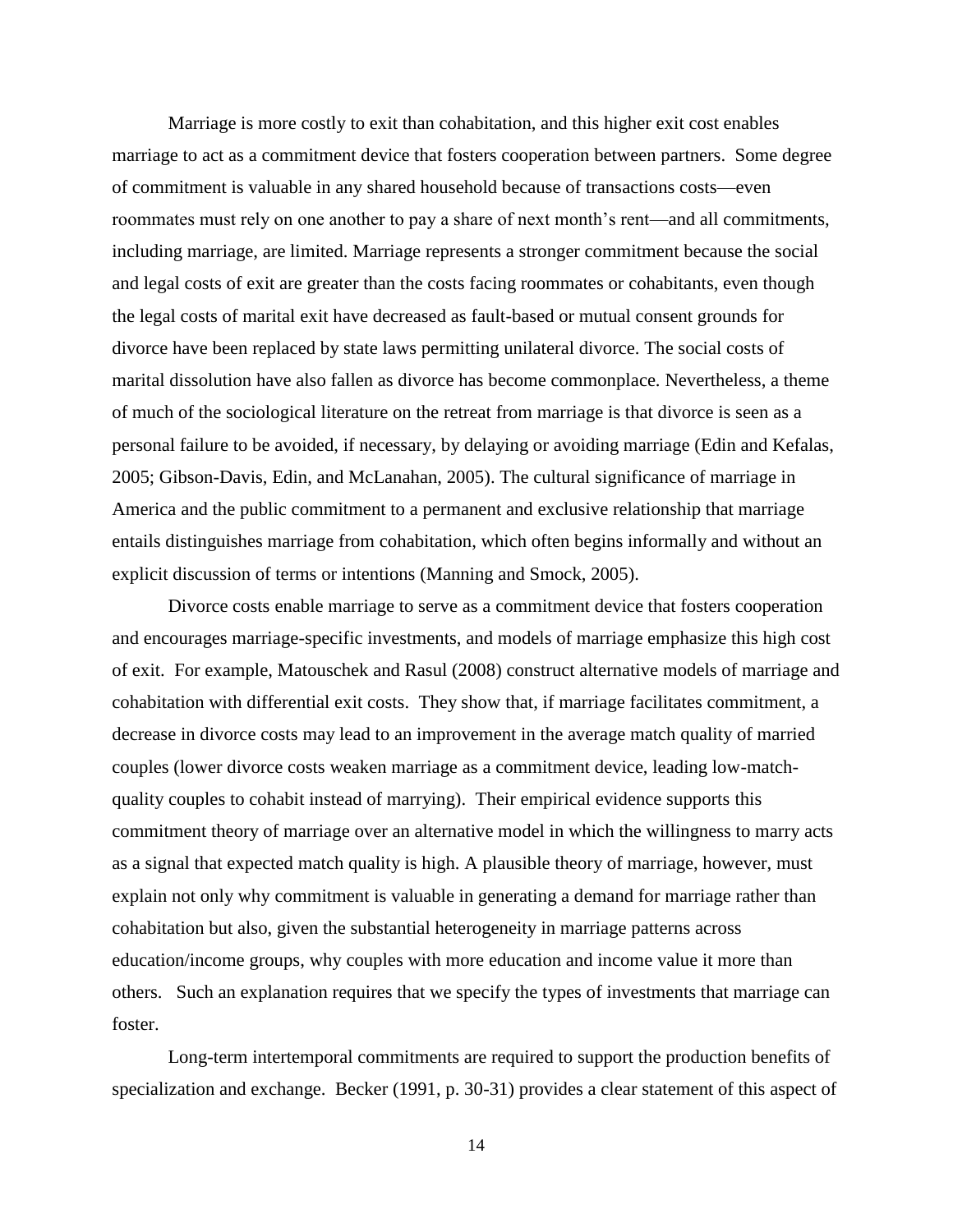the marital contract: "Since married women have been specialized to childbearing and other domestic activities, they have demanded long-term 'contracts' from their husbands to protect them against abandonment and other adversities. Virtually all societies have developed longterm protection for married women: one can even say that 'marriage' is defined by a long-term commitment between a man and a woman." In its strongest form, the standard model assumes and rationalizes a traditional marriage with strong sector specialization: the wife works exclusively in the household sector and the husband works exclusively in the market sector. This pattern of sector specialization leaves the wife vulnerable because she fails to accumulate market human capital. Marriage, and in particular the costs of exiting marriage, protects her.<sup>17</sup> Specialization and vulnerability provide a plausible account of most marriages in the 19th and early 20th centuries but they are less and less plausible as a rationale for contemporary American marriage in the face of the converging economic lives of men and women.

It is clear that one-period models are not well-suited to explaining marriage. Once cohabitation is recognized as a socially and legally-acceptable alternative, then cohabitation is as good as marriage in a one-period model except to the extent that marriage has direct "consumption" value to one or both spouses or associated tax and transfer advantages. For example, increasing returns to scale in household production provides a rationale for multipleperson living arrangements (e.g., marriage; cohabitation; roommates) rather than living alone, but cannot explain the choice among alternative multiple-person living arrangements.<sup>18</sup> Household production can provide a rationale for intertemporal commitment only in the context of a multiperiod model that includes physical or human capital.

After discussing "the division of labor to exploit comparative advantage or increasing returns," Weiss (1997) discusses two sources of gains from marriage that are necessarily intertemporal: providing credit that facilitates investment (one partner works while the other is in school) and risk pooling (one works while the other is sick or out of work). Credit and investment activities require intertemporal commitment, but one spouse investing in the other's human capital has become less common as student loans have become more important and age at

 $17$  Cigno (2012) argues that the effectiveness of marriage as a commitment device depends, not on the exit cost per se, but upon the property division regime, which can be designed to compensate domestic specialists.

<sup>&</sup>lt;sup>18</sup> For discussions of the perfect substitutes assumption, see Becker (1991, Ch. 2), Lundberg (2008) and Pollak (2012, 2013).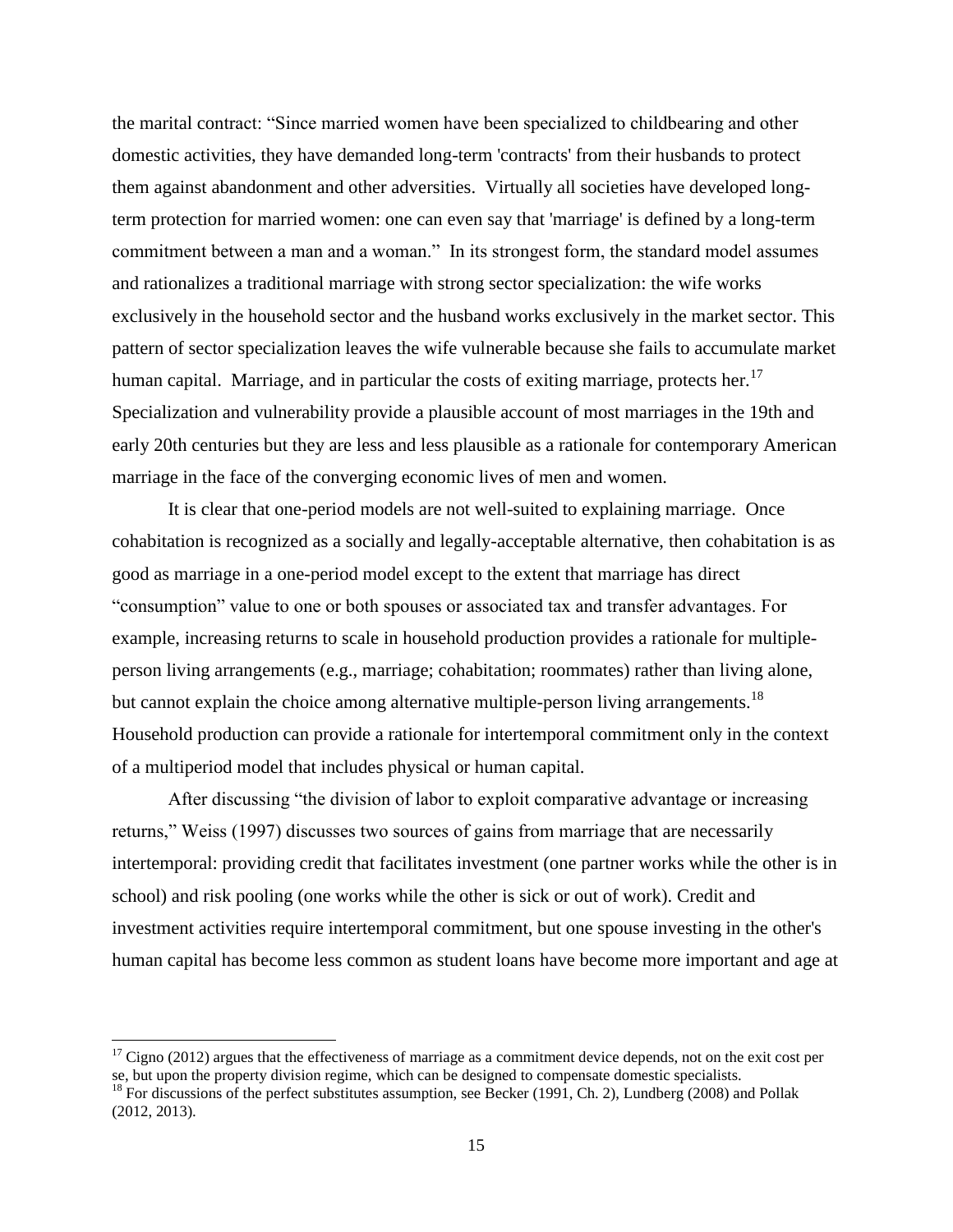marriage has increased.<sup>19</sup> Risk pooling also requires intertemporal commitment and often involves extended families as well as marital partners. Other benefits (and costs) of marriage depend on policy structures and laws that are conditional on legal marital status, including the tax code (e.g., joint taxation vs. individual taxation), eligibility for social security (e.g., spousal and survivor benefits) and eligibility for employer benefits (e.g., health insurance).

Hedonic/consumption theories of marriage focus on shared leisure and household public goods. Their starting point is the recognition that production theories, with their emphasis on specialization and the division of labor, fail to provide a satisfactory account of contemporary marriage. Stevenson and Wolfers (2007, 2008) sketch a hedonic/consumption theory that can be extended to a multiperiod theory in order to provide a rationale for commitment and, hence, for marriage. If shared leisure requires the purchase of physical capital (e.g., ski equipment) or investment in activity-specific human capital (e.g., "skiing human capital"), then intertemporal commitment may be useful. Shared leisure, however, seems too insubstantial a motive for intertemporal commitment to provide a plausible account of marriage. $^{20}$ 

Lam's notion of household public goods provides a more promising rationale for intertemporal commitment. Weiss (1997, p. 86) observes that "Some of the consumption goods of a family are nonrival and both partners can share them. Expenditures on children or housing are clear examples." With household public goods, multiple-person living arrangements may dominate living alone. When the household public good is housing, intertemporal commitment is valuable only in the presence of market imperfections, transaction costs, or search frictions. If the rental market for housing were frictionless, an individual could share housing with one person today and another tomorrow. If the market for owner-occupied housing were perfect, an individual could buy a house in one period, live in it, and sell it in the next. Even with transaction costs, it is reasonable to ask whether these costs are high enough to motivate marriage: cohabiting couples, after all, do own houses.

<sup>&</sup>lt;sup>19</sup> Because marriage is a limited commitment with divorce always an outside option, such investments are risky. How risky depends on the divorce laws of the state. Stevenson (2007) finds that spouses are less likely to invest in each other's human capital in states where the investing spouse has less legal protection. For a discussion of the optimal treatment of human capital in divorce, see Borenstein and Courant (1989).

 $20^{\circ}$  The weasel word "seem" is deliberate. The findings of Buckles, Guldi, and Price (2011) on the effect of state blood test requirements for marriage imply that modest increases in the cost of marriage can deter couples near the margin between marriage and nonmarriage.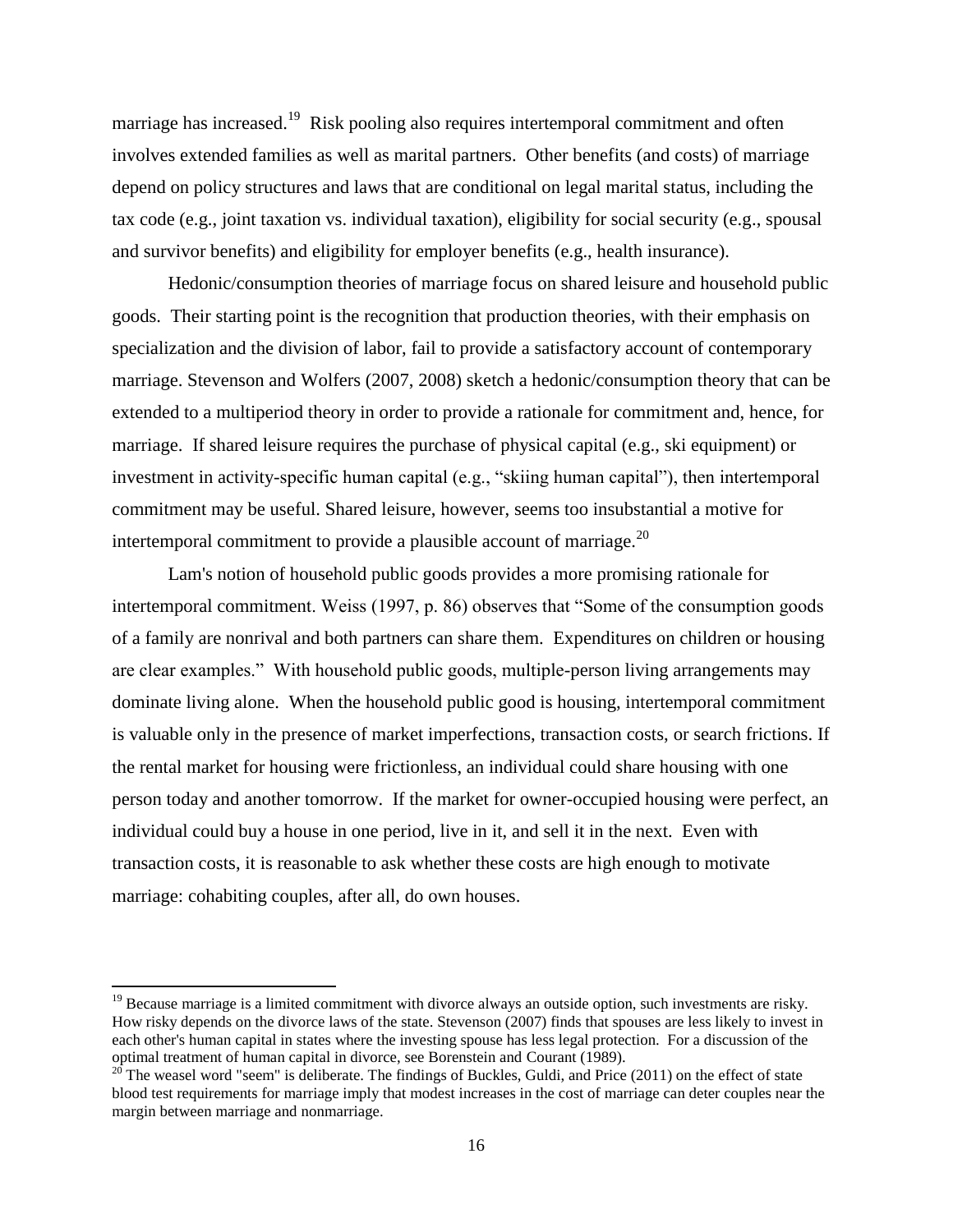A child is different: parents tend to be extremely attached to their "own" children, whether defined by birth or adoption, and child wellbeing is enhanced by stability and consistency in parenting. We argue that a principal role of marriage is as a social institution that enables parents to commit themselves and their partners to intense and long-term investments in their children. Hence, we expect differences in marriage patterns across education and income groups and, particularly, differences in the timing of marriage and childbearing to be associated with differences in parental investment strategies.

#### 4. Marriage and Investments in Children

 $\overline{\phantom{a}}$ 

*"Middle-class parents tend to adopt a cultural logic of childrearing that stresses the concerted cultivation of children. Working-class and poor parents, by contrast, tend to undertake the accomplishment of natural growth..." (Annette Lareau, Unequal Childhoods: Class, Race, and Family Life, 2003, p. 3)*

Patterns of marriage, childbearing and childrearing across education and income groups are consistent with the existence of a close connection between the decision to marry and childrearing practices. Within each race/ethnic group, the rate of nonmarital childbearing is sharply declining in mothers' educational attainment. Single or cohabiting motherhood remains uncommon among non-Hispanic white college graduates, the women who are most likely to have the earnings and benefits that would enable them to support a child alone (Table 2).<sup>21</sup>

|                                 | Non-Hispanic<br>White | <b>Black</b> | <b>Hispanic</b> |
|---------------------------------|-----------------------|--------------|-----------------|
| <b>High School or Less</b>      | 53.6                  | 83.5         | 59.6            |
| <b>Some College</b>             | 31.0                  | 68.7         | 45.3            |
| <b>College Graduate or more</b> | 5.9                   | 32.0         | 17.4            |

Table 2: Nonmarital Births as a Proportion of All Births by Mother's Education, 2010

(Source: Centers for Disease Control and Prevention. National Center for Health Statistics. VitalStats [http://www.cdc.gov/nchs/vitalstats.htm.](http://www.cdc.gov/nchs/vitalstats.htm))

 $21$  A closer look at the Vital Statistics data reveals additional evidence that high-education women wait for marriage until the biological clock has almost run out — for college-educated women in their early 40s, the rate of nonmarital childbearing rises to 10 percent.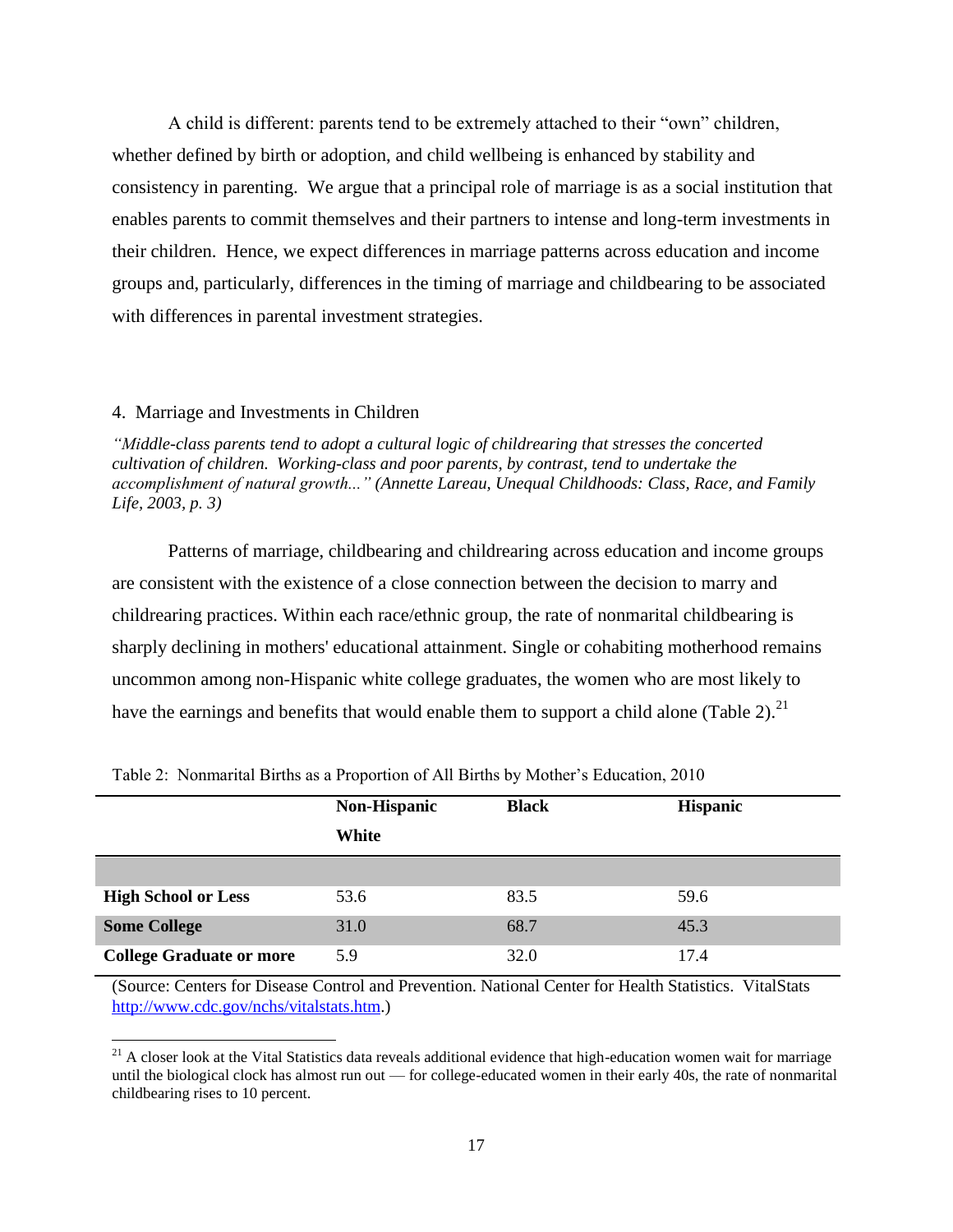As Bailey, Guldi, and Hershbein (forthcoming) show, most women in all education groups eventually marry—the proportions of women in the upper and lower education quartile who are currently married or have been married by age 35 are close to 80 percent for recent cohorts. However, they also show that the age at first birth has risen along with the age at first marriage for high-education women, while the age at first birth for women in the lowest education group has remained essentially constant for decades. The decoupling of marriage and childbearing has simply not occurred for the most advantaged women.

Direct evidence on parental investments in children also shows pronounced and increasing inequality. Time use and expenditure data indicate that parents with more education spend more time with children and that parents with more income spend more money on children. Sorting out the relative importance of time and money investments in determining child outcomes is difficult, but the increasing divergence in child inputs across income and education groups is striking.

Parental time with children has been increasing in recent decades despite rising rates of maternal employment (Bianchi, 2000; Bianchi, Robinson, and Milkie, 2006; Aguiar and Hurst, 2007). Guryan, Hurst and Kearney (2008) show that there is a positive relationship between parental education and time with children: despite their higher rates of employment, mothers with a college education spend about 4.5 more hours per week with children than mothers with a high-school degree or less. This pattern holds for both working and non-working mothers, and also for working fathers, and can be documented not only in the U.S. but across a sample of 13 other countries. Ramey and Ramey (2010) examine the trends in U.S. childcare time separately by parental education, and find that the increase in childcare time that began in the mid-1990s was particularly pronounced for college-educated parents. They attribute this change to increased competition for admission to selective colleges. Figures 6 and 7 show a widening gap between the childcare time of parents of younger children (i.e. whose youngest child is under 5), a divergence that is particularly pronounced for fathers.<sup>22</sup>

 $22$  The fathers included are only those who live in the same household as their children. In Figures 6 and 7 parents with some college and college graduates are combined for the high-education group to avoid very small samples sizes for some years.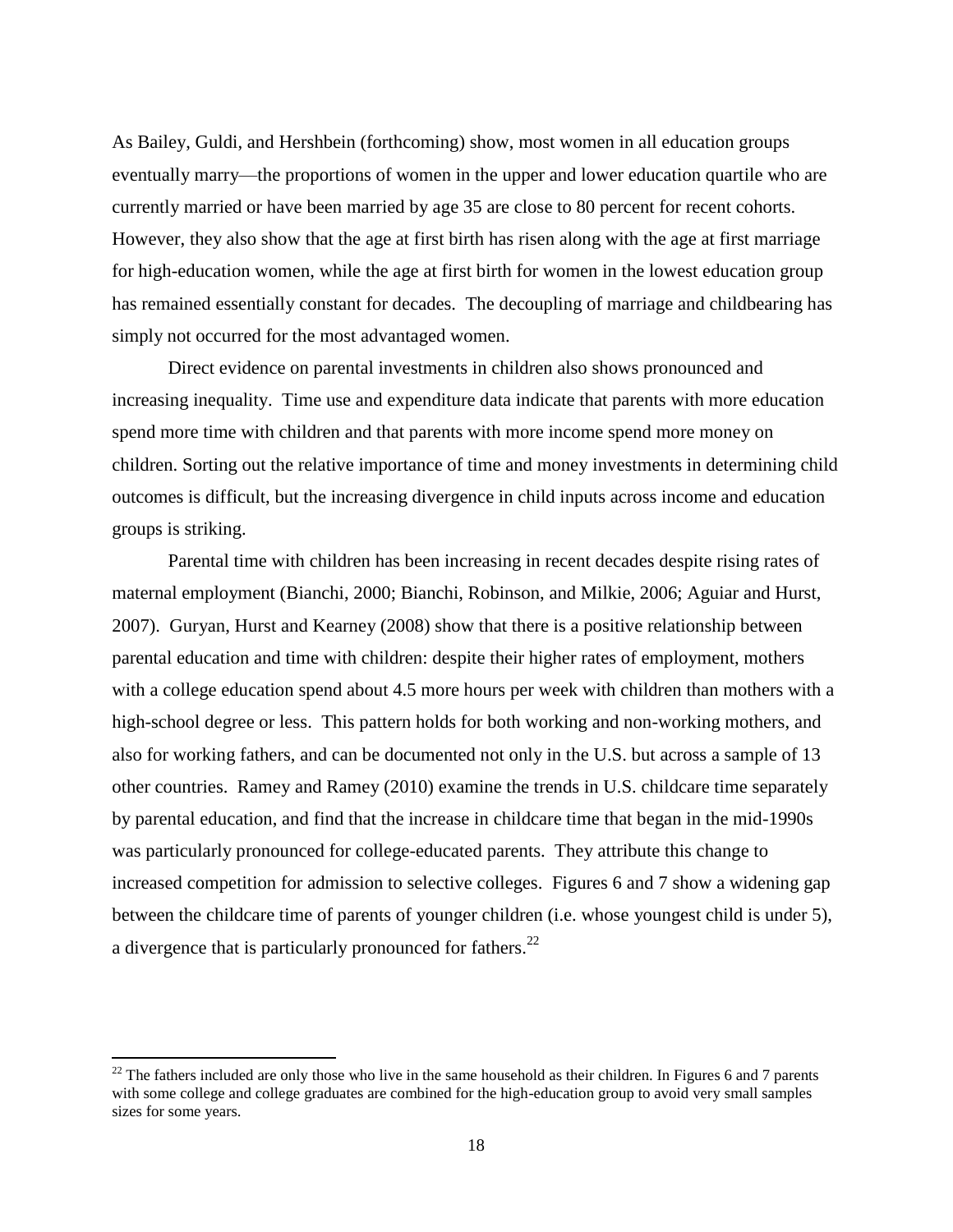

**Figure 6: Childcare Time of Mothers with Children Under 5 (under 4 in 1965)** (Source: 1965-1966 America's Use of Time, 1975-1976 Time Use in Economics and Social Accounts, 1985 Americans' Use of Time, 1992-1994 National Human Activity Pattern Survey, and the 2003-2010 waves of the American Time Use Survey)



**Figure 7: Childcare Time of Fathers with Children Under 5 (under 4 in 1965)** (Source: See Figure 6)

Real expenditures on children have increased over time and these increases have been especially pronounced for high-income households. Kornrich and Furstenberg (2013) find that expenditures on children increase with income, and that both parental spending and the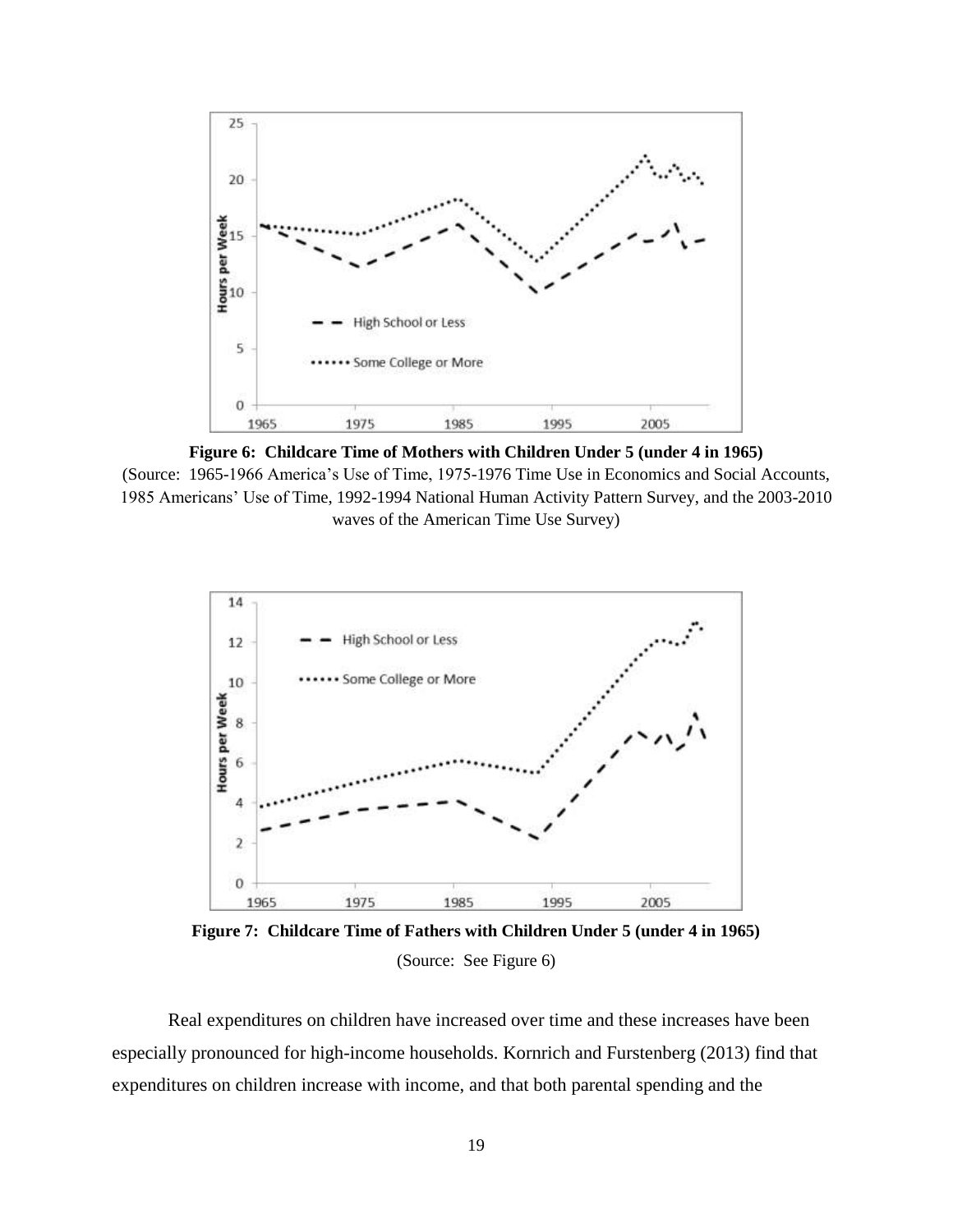inequality of this spending has risen from the early 1970s to the late 2000s (Figure 8). To a large extent, this increase in spending inequality across income deciles has been driven by the increase in income inequality during this period. But expenditures on children as a percentage of income have also been rising overall (particularly in the 1990s), especially for the top two income deciles. Kornrich and Furstenberg note that increased parental spending "may reflect growing pressures to invest in children," particularly for middle- and upper-class parents. Kaushal, Magnuson and Waldfogel (2011) document rising expenditures on child "enrichment items" by income quintile. In both cross-sectional and longitudinal analyses, they find that parental expenditures on items such as education and childcare, trips and recreation, and books and computers rise with total expenditure, and that many expenditure elasticities exceed one, particularly for older children.<sup>23</sup> The significance of income-driven changes in child expenditures for child outcomes is unclear. Recent studies using natural experiments or policydriven changes in family income find significant effects of increases in income on test scores and school achievement, but principally for young children from low-income families (Akee et al., 2010; Dahl and Lochner, 2012; Duncan, Morris, and Rodrigues, 2011; Løken, Mogstad, and Wiswall,  $2012$ ).<sup>24</sup>

 $^{23}$  The longitudinal expenditure elasticities tend to be about two-thirds of the cross-sectional elasticities, indicating some unobserved heterogeneity between high- and low-income families in the propensity to spend on child enrichment.

<sup>&</sup>lt;sup>24</sup> The causal effect of family income on child outcomes was hotly contested in the 1990s. Duncan and Brooks-Gunn (1996) argued for the causal effect of income on child achievement. Mayer (1997) argued that the correlation between income and child achievement reflected parental education and unobserved heterogeneity. Blau (1999) summaries the debate. Also, see Gennetian and Morris (2010).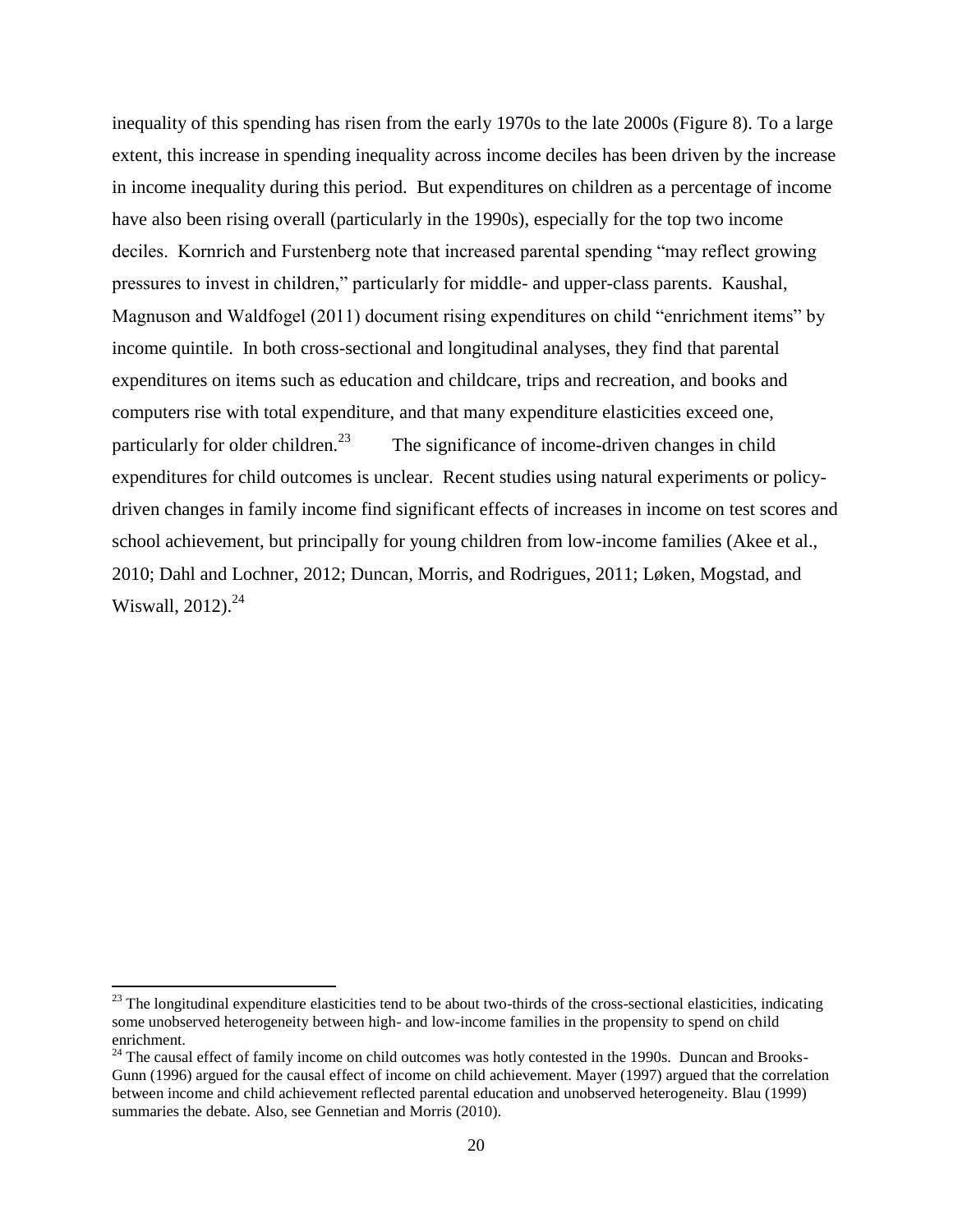

**Figure 8: Spending per Child, 1972-2006** (Source: Kornrich and Furstenberg, 2013, from Consumer Expenditure Survey) Note: Dollar figures adjusted to year 2008 dollars using the CPI-U-RS.

The differences in time and money inputs to childrearing are reflected in parenting practices and attitudes. In her ethnographic research, the sociologist Annette Lareau (2003) has documented pronounced class differences in childrearing practices.<sup>25</sup> What Lareau terms "concerted cultivation" of middle-class children includes parental involvement in recreational and leisure activities as well as school and schoolwork, and is one source of the large gaps in skills and behavior that are present when children enter school (Duncan and Magnuson, 2011). In Lareau's analysis, these childrearing practices reflect parents' class-determined "cultural repertories" for childrearing. Concerted cultivation is the childrearing script consistent with the advice of "experts" and is designed to foster children's cognitive and social skills.<sup>26</sup> Workingclass and poor families consider the consistent provision of food, shelter, and other basic support to constitute successful parenting. Given their time and resource constraints, few low-income parents attempt concerted cultivation.<sup>27</sup> Sociologists Kathryn Edin and Maria Kefalas (2005), in their ethnographic study of low-income single mothers, conclude that in the face of economic hardship poor mothers "adopt an approach to childrearing that values survival, not achievement" (p. 166).

 $^{25}$  Lareau's analysis is based on intensive observation of 12 families in a "large northestern city" and its suburbs.

 $^{26}$  Hulbert (2003) traces the history of expert childrearing advice in the U.S. in the 20th century.

 $27$  Lareau raises the question of whether concerted cultivation requires a two-parent family but cannot, with her small sample, attempt an answer.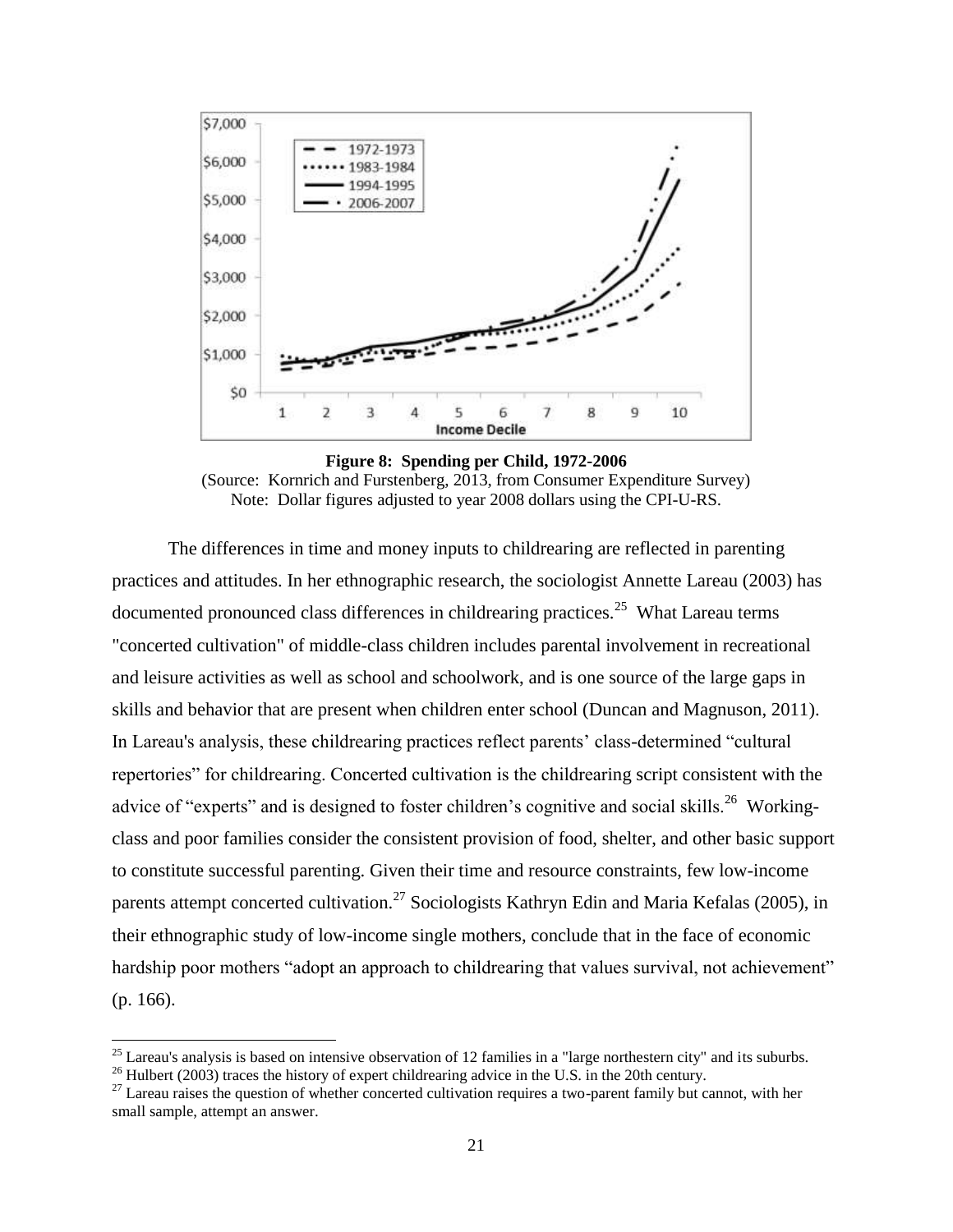Culturally-determined childrearing scripts leave little room for deliberate choice. Easterlin, Pollak, and Wachter (1980) use the phrase "unperceived jointness" to describe situations in which individuals do not recognize the relationship between their actions and outcomes.<sup>28</sup> To restate Lareau's analysis in these terms, suppose parents do not realize that talking with or reading to their children would increase their children's vocabularies. Then the class gradient in children's vocabularies would be an unintended by-product of following different class-specific cultural scripts, not the result of parents choosing different investment strategies. If differences in child outcomes arise because of unperceived jointness, teaching parents about the effects of alternative parenting practices could affect their behavior and, hence, outcomes for children. But if differences arise because informed parents with different preferences and opportunities choose different investment strategies, providing information to parents will not affect their parenting practices or outcomes for their children.

In a rational-choice (i.e., maximizing) framework, parents choose different child investments strategies because their preferences or their perceived opportunities differ. To the extent that preferences over outcomes for children or activities with children vary systematically by income or education, the rational-choice framework intersects with the cultural scripts story of divergent parenting practices.<sup>29</sup> First, prospective parents may differ in the kind of children that they want to produce. If all parents love and are attached to their children, then they will want their children to be happy and economically successful, but also to remain emotionally close (and possibly physically close) and to share their social and cultural values. For higheducation and high-income parents, these objectives are more or less consistent; economicallysuccessful children are likely to accept their family's culture and values. For low-education and low-income parents, these objectives may conflict: children who are economically successful may reject their family's culture and values and, for this reason, these parents may be ambivalent about what they want for their children.<sup>30</sup> Thus, faced with the same opportunity set, parents

 $^{28}$  Easterlin, Pollak and Wachter focused on breastfeeding, practiced because it nourished the child; the reduction in fertility was an unintended effect.

<sup>&</sup>lt;sup>29</sup> The dichotomy between culture and choice is perhaps overdrawn. The sociologist Andrew Cherlin (2009, p. 9) writes, "Social scientists who think about culture these days claim that people often learn more than one cultural model of the social world and actively choose which one to apply." For surveys on the use of cultural differences in empirical economics, see Guiso, Sapienza and Zingales (2006) and Fernández (2008). In economic theory, the threshold question is whether culture operates through preferences alone or through both preferences and beliefs; for differing interpretations, see Becker (1996) and Pollak and Watkins (1993).

<sup>&</sup>lt;sup>30</sup> The children may also be ambivalent, but economists generally assume that the parents are the decision makers and children are passive.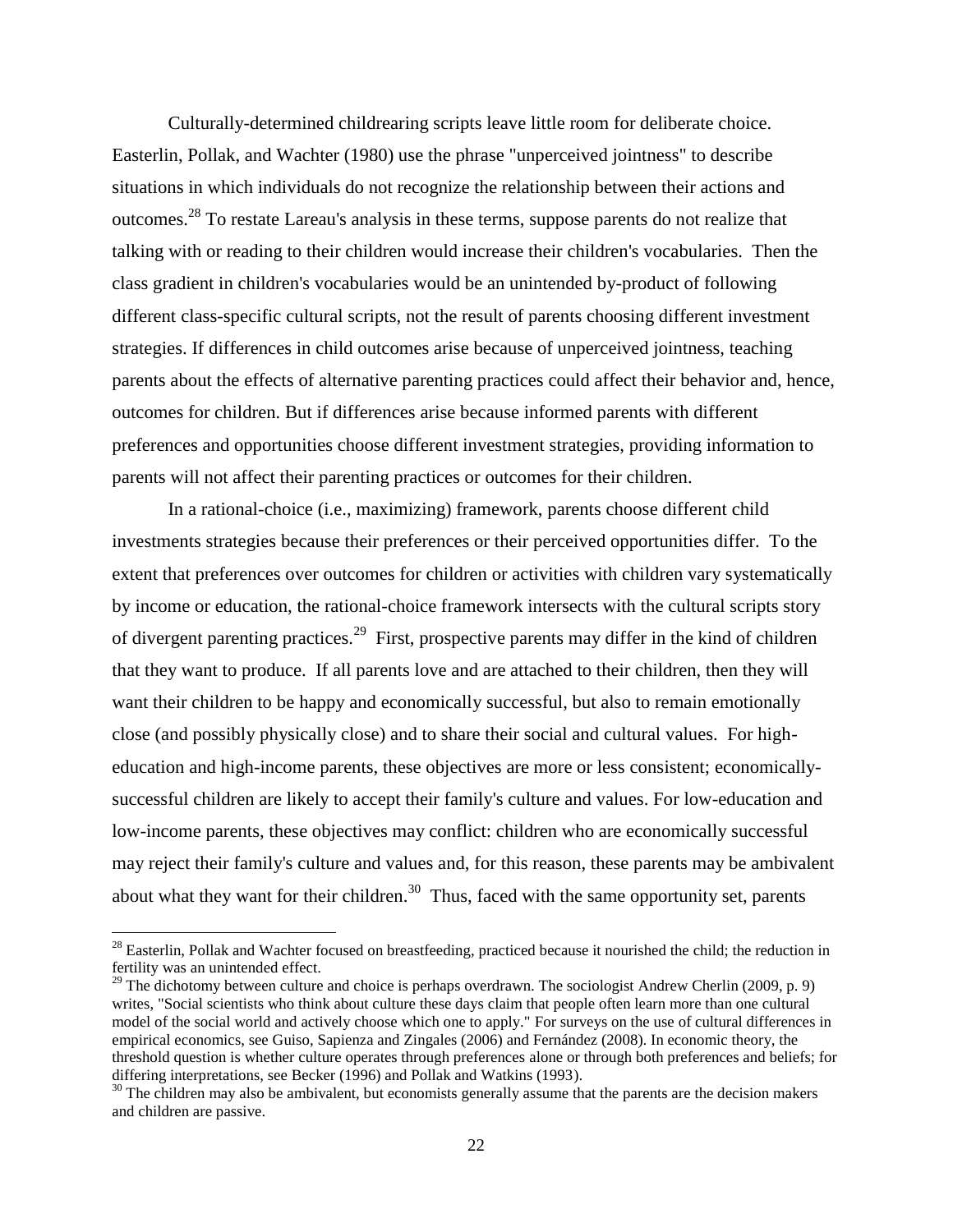with different levels of education and income might rationally choose different childrearing practices.

Second, parents may have direct preferences regarding the nature of their interactions with children, and therefore in the investments they make in them. "Process preferences" (i.e., direct preferences for engaging in some household production activities rather than others) may also contribute to the class gradient in outcomes for children.<sup>31</sup> The usual assumption that individuals have preferences for the outputs of activities (e.g., home cooked meals, clean houses) but not direct preferences for engaging in particular activities rules out process preferences (see Pollak, 2013). Parents who enjoy reading to, or verbally interacting with, children (an assumption about process preferences) are more likely to do so than parents who do not enjoy these activities. Divergent preferences over parenting practices, which may in turn stem from the parents' own upbringing, are one possible route, among many, to the class-divergent parenting practices observed by Lareau and others.<sup>32</sup>

Even if parents at different education and income levels have identical goals for their children and identical process preferences, however, differences in parental resources and the productivity of parental time, combined with complementarities between early and later investments, can produce a parenting strategy divide across education and income groups. Rising returns to skill in the labor market and growing income inequality may have accentuated the class divide in child investments through diverging parental resources. Greater nonlabor income or greater wealth leads to better outcomes for children provided investment in children is not an inferior good. But the effect of higher parental wages on time allocated to children is theoretically indeterminant because income and substitution effects work in opposite directions. On the one hand, the opportunity cost of time allocated to children is higher, which would tend to reduce time allocated to children. On the other hand, higher wages imply higher "real income" which would tend to imply greater expenditure on children and better outcomes for children, although not necessarily more time allocated to children. The productivity of parental

 $\overline{a}$ 

<sup>&</sup>lt;sup>31</sup> This paragraph elaborates a comment by Betsey Stevenson about 'accidental' investments in children.

 $32$  Cherlin (1996) summarizes the literature on socialization and social class and provides references to the literature. Psychologists Betty Hart and Todd Risley (1995), who conducted a two-year longitudinal study of children's exposure to language and use of language in their homes, also emphasize class differences. In their study, researchers spent one hour a month with each of 42 children, following the children from age 1 until age 3 and measuring, *inter alia*, the parents' and the children's vocabularies. Their monthly observations recorded professional parents using an average of 2,176 words and their children using 1,116 words; working class parents, 1,498 words and their children 749 words; welfare parents, 974 words and their children 525 words.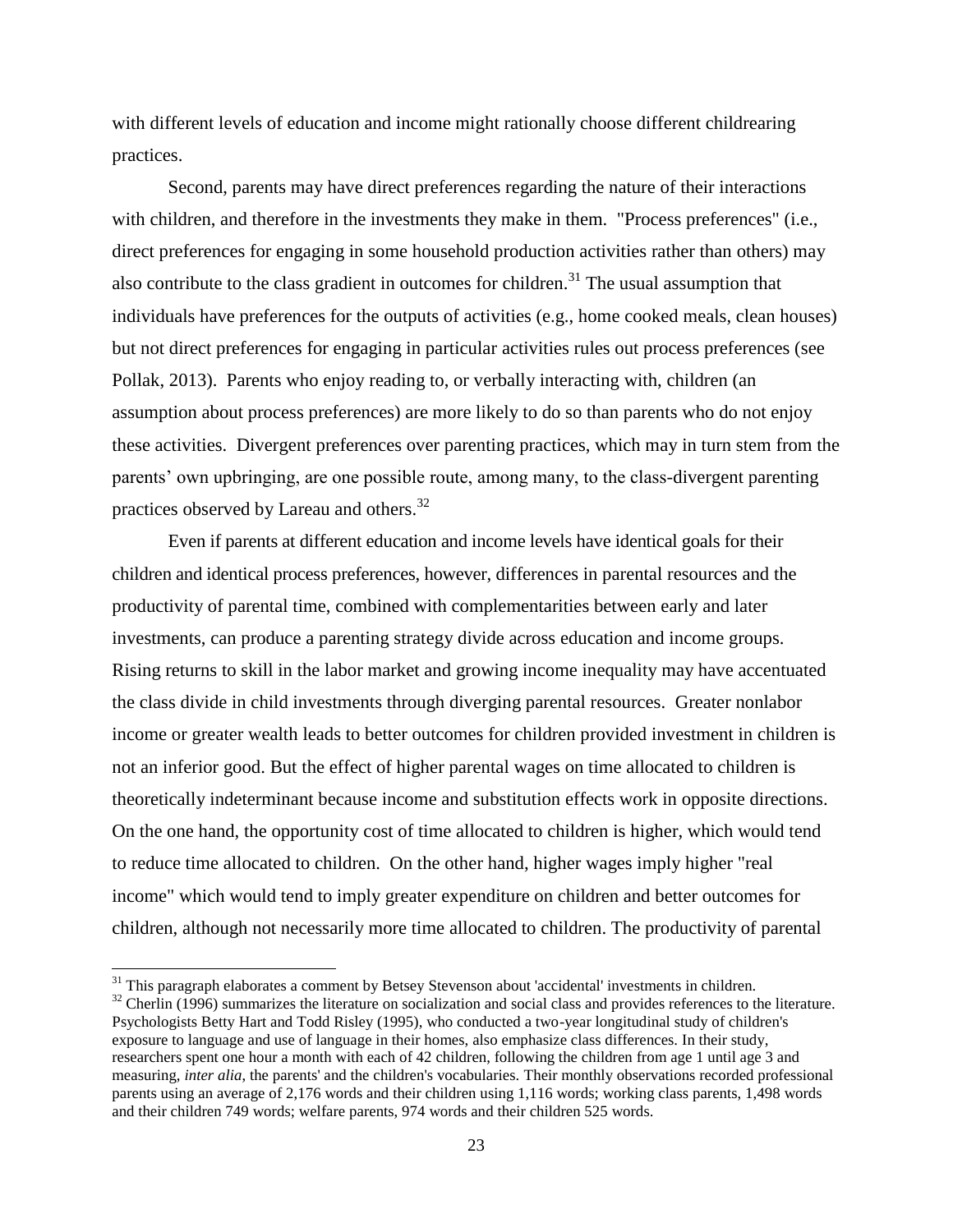time with children may also increase with parents' education—at least for outcomes such as school and occupational success. Higher productivity of parental time with children implies better outcomes for children, at least in the simplest case in which the marginal productivity of parental time is constant (i.e., independent of the level of time and money inputs).<sup>33</sup> Even in this simplest case, however, whether higher productivity implies more time with children or less time with children is theoretically indeterminant.<sup>34</sup>

Recent work in economics has modeled and estimated dynamic production functions for children's human capital or "capabilities" in which child development is treated as a cumulative process that depends on the full history of parental and school-based investments (Heckman, 2000; Todd and Wolpin, 2003, 2007). A key feature of these models is complementarity between the child's stocks of human capital and the productivity of subsequent investments. Cunha and Heckman (2007) construct a multi-period model in which parental investments in different periods are complements in the production of human capital, and Aizer and Cunha (2012) find evidence of dynamic complementarities in the effects of preschool on children with different stocks of early human capital. These complementarities suggest that parental investments (and also formal schooling) will be more productive for children who have early cognitive and health advantages, whether these are due to genetic endowments, prenatal environment (Currie, 2011), or early post-natal investments. The increasing evidence that "skill begets skill" (Heckman, 2000) implies that even if the time inputs of high-education parents are not inherently more productive, payoffs to parental investments, and especially to paternal investments, are highest for the most-advantaged children.

The observed divide in parenting strategy between parents at different education and income levels can be rationalized by differences in preferences, perhaps reflective of divergent cultural scripts for parenting, or by differences in parental resources and the productivity of parental time, combined with complementarities between early and later investments. If parents differ in their motivation to make intense investments in their children's human capital, they may also differ in

 $\overline{a}$ 

 $33$  Becker and Murphy (2007) suggest that the time that high-education parents spend with their children is likely to be more productive in enhancing children's skills. A productivity effect may occur because parents possess a higher level of the skills they wish to impart, or because they have better information about how children learn: parents with higher levels of education may be better able to read with a younger child or help an older child with homework.

 $34$  Guryan, Hurst, and Kearney (2008) point out that both the wage effect and the productivity effect on time allocated to children are theoretically indeterminate.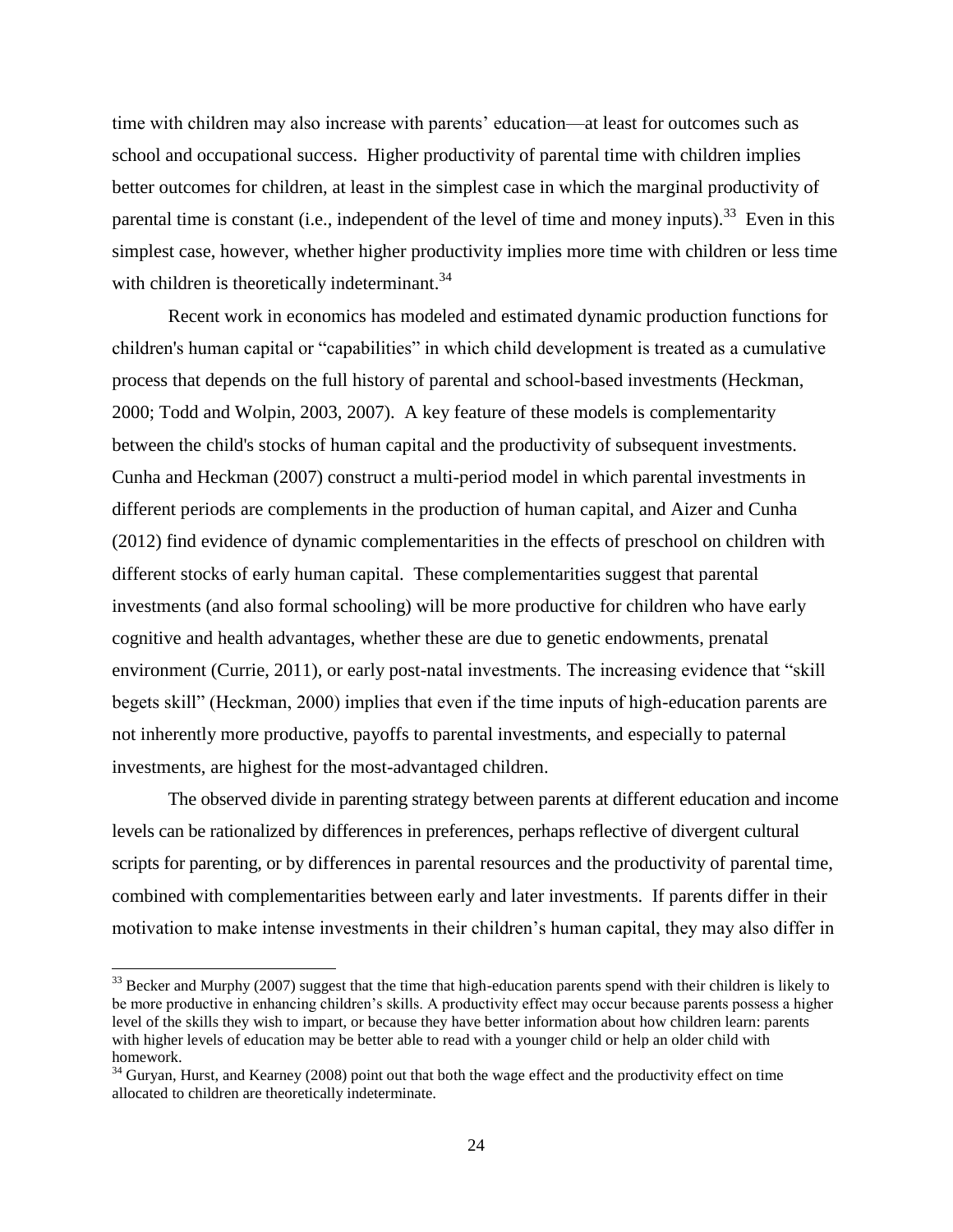their desire to enter into the long-term, cooperative joint parenting arrangement that marriage facilitates. If marriage is a mechanism by which parents support a mutual commitment to continue to invest in their children's human capital, then for parents following a relatively lowinvestment strategy for their children, the benefits of marriage before childrearing will be substantially lower than for high-investment parents.

#### 5. Marriage Trends and Class Divergence

*"Couples rarely referred to their children when discussing marriage, and none believed that having a child was a sufficient motivation for marriage. Furthermore, no parent talked about marriage enhancing the life chances of their child." (Christina Gibson-Davis, Kathryn Edin, and Sara McLanahan, "High Hopes but Even Higher Expectations: The Retreat from Marriage Among Low-Income Couples," 2005).*

One of the most striking aspects of the trends in marriage behavior documented in section 2 is the relative stability of traditional patterns of marriage and childbearing among the highlyeducated, compared with the pronounced retreat from marriage and marital childbearing among men and women with a high-school diploma or less and, to a lesser extent, among those with some college. Although college-educated couples are much less likely than in the past to require marital commitment to support a sharply gender-specialized division of labor, marriage has persisted as the standard context for childrearing. High-education couples choose marriage because it entails a greater degree of commitment, a choice that is consistent with decreased returns to gender specialization that are offset by increased returns to joint investments in children. Intensive investment is a characteristic parenting pattern among the well-educated and well-off, and these investments are increasing in absolute terms and relative to the investments made by those with less education and fewer resources. These increases are probably due to some combination of rising returns to human capital as income inequality rises, increasing real incomes at the top of the distribution, and improved information about the payoffs to early child enrichment activities—perhaps reinforced by evolving class-specific social norms.

Couples with low levels of education are more likely to choose cohabitation or lone parenthood, suggesting that for many of them the decreased returns to specialization are not offset by increased returns to joint investments in children. For these couples, a child's limited prospects for upward mobility combined with falling real resources, particularly those of fathers

25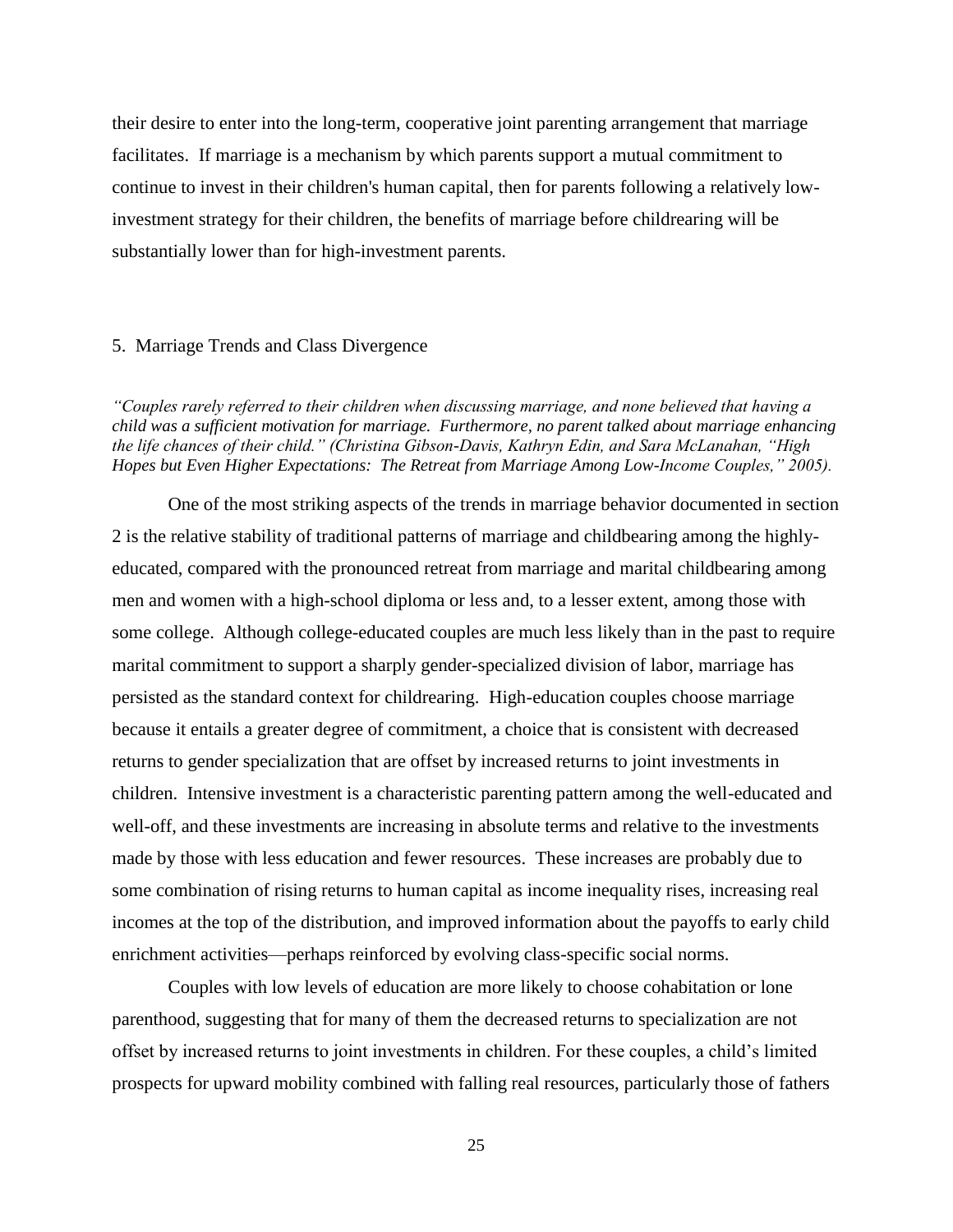with little education, precludes an intensive investment strategy for parents and limits the value of marriage and the commitment it implies.<sup>35</sup> Kearney and Levine (2012) offer a related explanation for the very high rate of teenage childbearing in the United States, attributing it to a limited expectation of economic success caused by high inequality and low mobility, and leading to "choices that favor short-term satisfaction—in this case, the decision to have a baby when young and unmarried." Their analysis focuses on the young mother's own prospects for upward mobility while we focus on the child's limited prospects for economic success and low expected returns to parental investment.

The social science literature generally treats differences in investments in children as a by-product of changing patterns in marriage, cohabitation, and lone parenting and identifies three other factors as contributing to or causing the uneven retreat from marriage: the decline in the marriageability of men with low levels of education; the incentives created by government policies (e.g., welfare benefits and the Earned Income Tax Credit); and the increasing cultural significance of marriage to women in low-income communities. To some extent, we view these as complements to our emphasis on marriage as a commitment to invest in children.

The marriageability explanation attributes the decline in marriage to the decline in the employability of men with low levels of education and the fall in their wages. The marriageability explanation is related to the wage ratio explanation that we have already discussed (i.e., the fall in the ratio of men's wages to women's wages drastically reduced the gains to the traditional pattern of gender specialization) but, unlike the wage ratio explanation, it applies only to the experiences of men at the bottom of the wage/earnings distribution. Wilson (1987) points to the decline in industrial jobs in inner-city neighborhoods as the cause of a shortage of marriageable men and, since then, this shortage has been exacerbated in black marriage markets by the rise in incarceration (Charles and Luoh, 2010). Ethnographic research by sociologists Kathryn Edin and Timothy Nelson (2013) suggests that many men living in inner cities earn so little that they are likely to be net drains on household resources. The decline in wages and employability reduced the ability of these men to contribute to a joint household and,

 $35$  Autor and Wasserman (2013) provide a compelling summary of the declining economic fortunes of men with high-school education or less. To explain the gender difference in outcomes for boys and girls from disadvantaged backgrounds, they emphasize the role of family structure. More specifically, they argue that female-headed families are particularly damaging for boys and speculate that this may be because it is important for children to have a same-sex parent as a role model. Bertrand and Pan (2011) focus on boys' disruptive behavior. They suggest that boys may be more sensitive than girls to parental time inputs and find that mothers in female-headed families spend less time with sons than with daughters.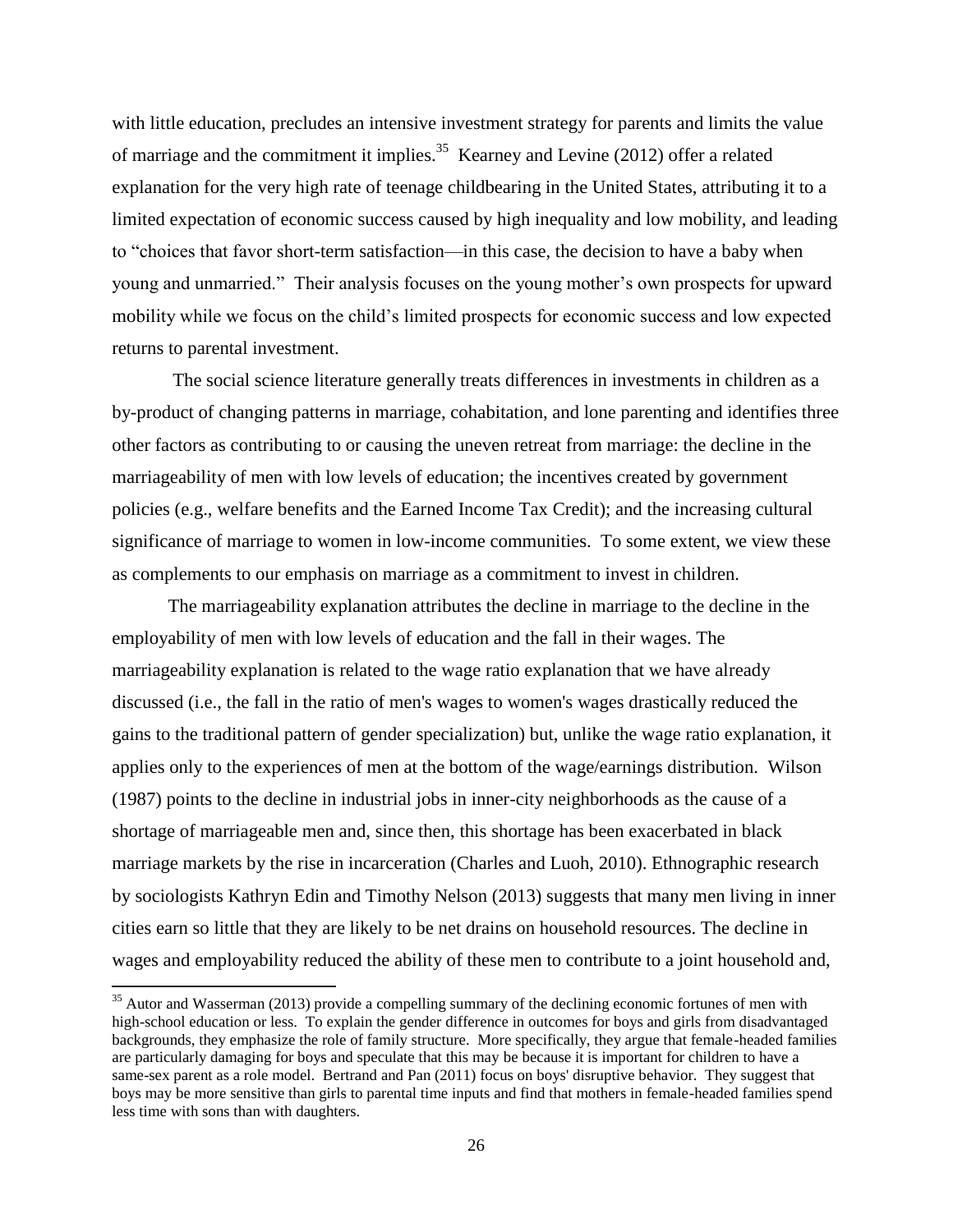hence, reduced their attractiveness as cohabiting partners or husbands. This analysis is consistent with our emphasis on investments in children as a principal motive for marriage, since men who can contribute neither income nor quality childcare time to this joint household investment are poor candidates for a co-parenting contract. It is worth noting, however, that marriage to or cohabitation with less-employable men may carry additional costs if they also represent commitments to partners who are likely to be incarcerated or prone to substance abuse or violence.<sup>36</sup>

In two books published almost three decades apart, Charles Murray argues that government welfare benefits and welfare policy caused the retreat from marriage. Murray (1984) argued that both the value of welfare benefits and conditioning eligibility for benefits on not having a man in the house caused poor women to substitute away from marriage and toward welfare dependency in order to provide for their children. In his more recent book, Murray (2012) argues that the availability of welfare benefits sapped the moral fiber of the working poor and triggered a cascade of bad behaviors. Neal (2004) also treats the provision of government aid as a necessary condition for widespread lone motherhood, reinforced by the declining economic prospects of less-educated men.

Most studies of the effect of government tax and transfer programs on marriage, cohabitation, and lone parenthood focus on the incentives created by a particular means-tested program (e.g., EITC, food stamps, TANF) and the behavioral responses of individuals and couples to these incentives. Most empirical studies find that these programs have had little or no effect on these outcomes (Ben-Shalom, Moffitt, and Scholz, 2011; Lopoo and Raissian, 2013). A study of the full effect of means-tested programs on family structure and incentives to marry and cohabit would need to take into account state-specific rules and the complex interactions among the various programs (Primus and Beeson, 2001). Few papers investigate the effect of the marriage penalties and bonuses in the tax system on marriage and cohabitation in the general (i.e., non-welfare) population. An exception is Alm and Whittington (2003), who find that cohabiting couples are significantly more likely to transition to marriage when faced with positive tax incentives, but that the effect size is small.

 $\overline{a}$ 

 $36$  In apparent contrast to the marriageability claim, Thomas and Sawhill (2002, 2005) argue for "marriage as an antipoverty strategy." They show that if the unmarried mothers were to marry men similar to the unmarried fathers of their children, the couples and their child(ren) would often be above rather than below the poverty line. This analysis, however, is not restricted to the extremely disadvantaged sub-population that Edin-Nelson focus on, and does not consider the possible ancillary costs of these relationships.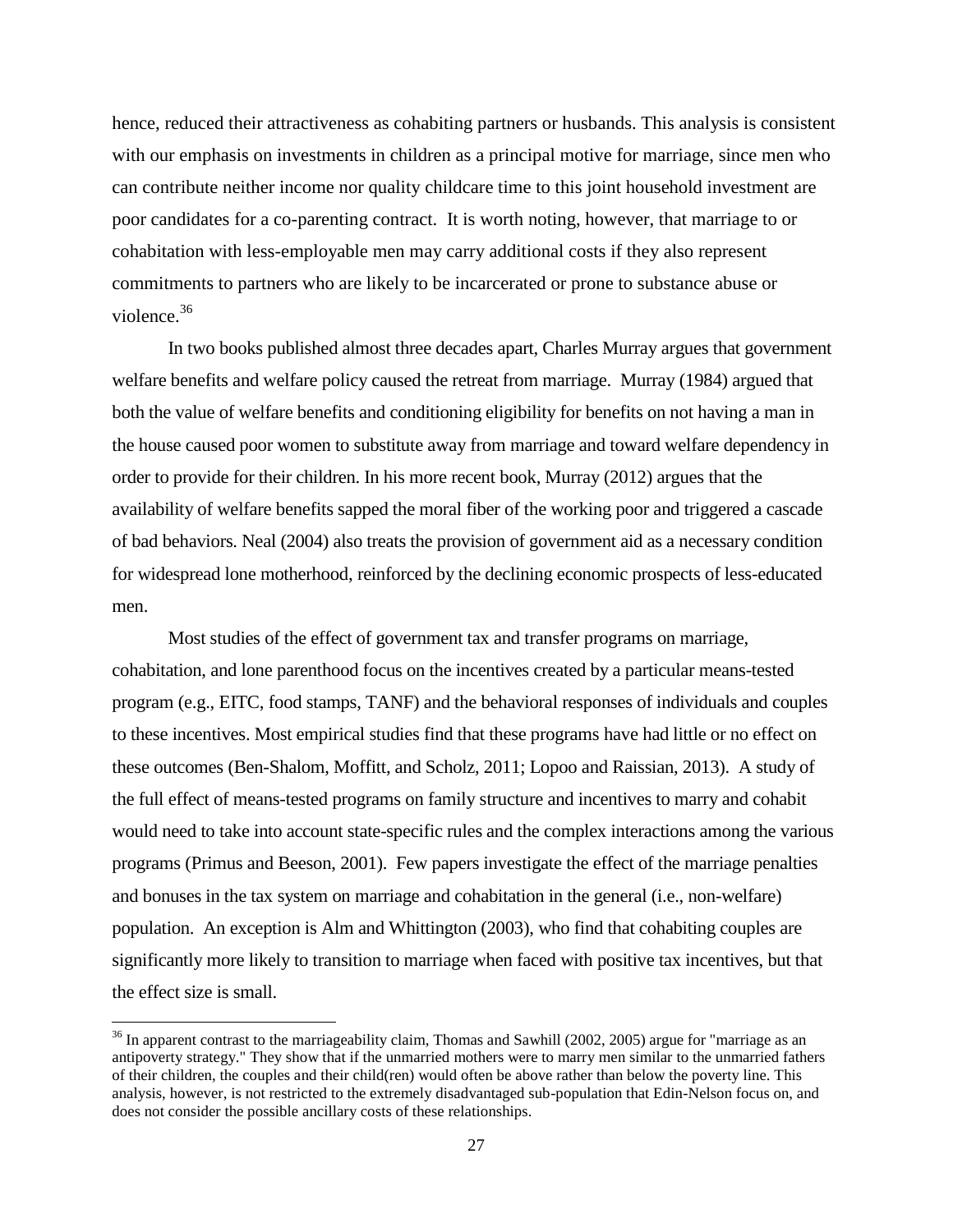Based on their ethnographic work, Edin and Kefalas (2005) offer a cultural explanation of the decline in marriage among women in low-income communities, arguing that these women have unrealistically-high aspirations for marriage. In these communities marriage is no longer closely connected to parenting, but is about "the white picket fence dream": good stable jobs and maturity are prerequisites. In a similar vein, Cherlin (2004) asserts that, as the "practical significance" of marriage has diminished, its "cultural significance" has grown. The practical significance of marriage as a contract that supports the traditional gendered division of labor has certainly decreased: our argument is that, for college-educated men and women, marriage retains its practical significance as a commitment device that supports high levels of parental investment in children.

Cultural explanations are more useful in understanding persistent similarities or differences in behavior across groups than in understanding change. We view the rapid changes in cohabitation, marriage, and nonmarital fertility since 1960 as responses to changing incentives, not as responses to exogenous changes the cultural significance of marriage. One could argue that the continuity in family life among white college-educated women reflects their commitment to traditional cultural values, but this argument assumes that college-educated women are more committed to traditional cultural values than less-educated women. We think it is more likely that the limited change in marriage among this group is the result of offsetting changes in incentives—the decrease in the returns to traditional patterns of gender specialization and the increase in the returns to investment in children's human capital, perhaps reinforced by a cultural script that emphasizes concerted cultivation.

# 6. Conclusion

Since 1950 the sources of the gains from marriage have changed radically. As the educational attainment of women overtook and surpassed that of men and the ratio of men's to women's wage rates fell, the traditional pattern of gender specialization and division of labor within the household weakened. The primary source of the gains to marriage shifted from the production of household services and commodities to investment in children. As a result, the gains from marriage fell sharply for some groups and may have risen for others.

28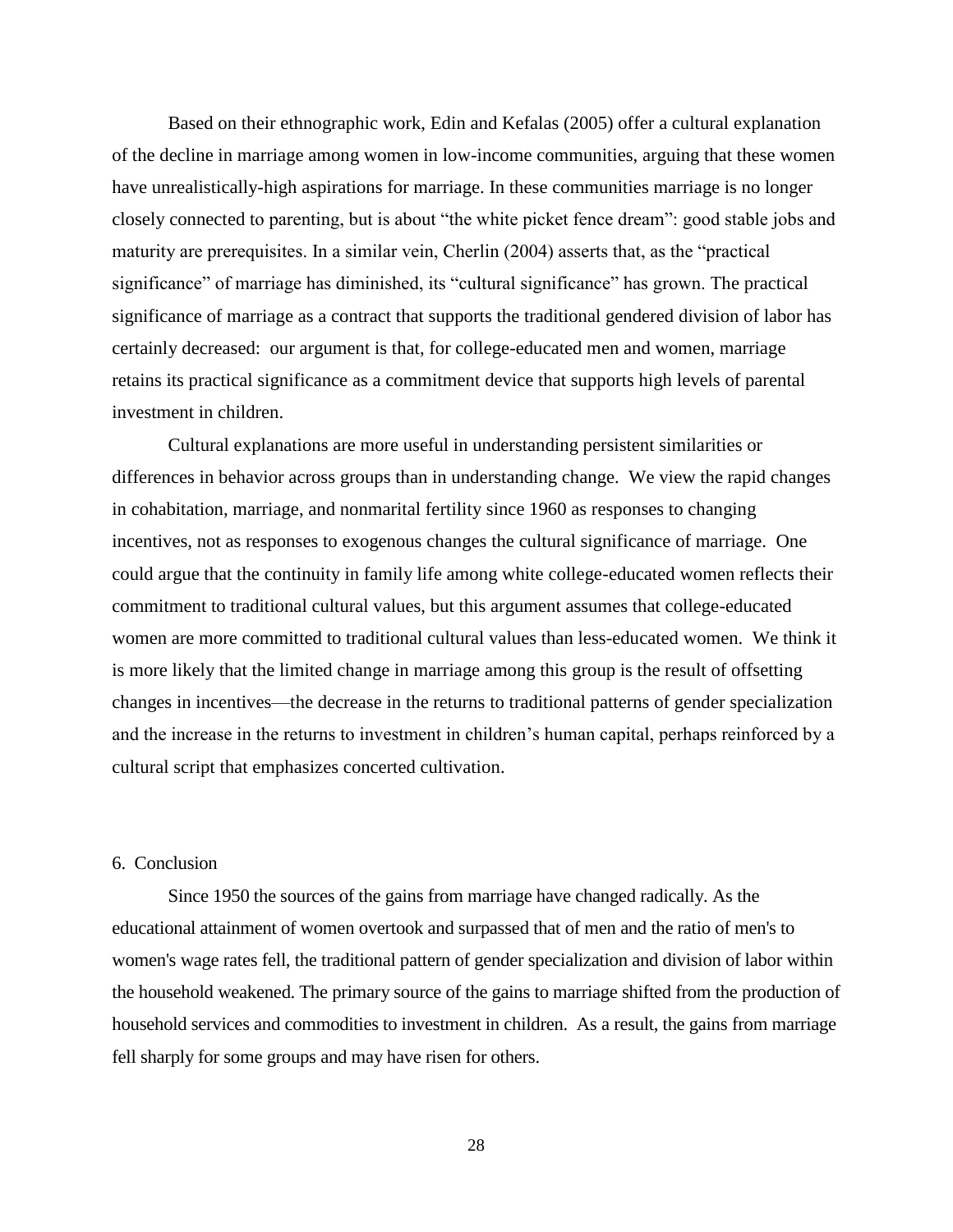For some, the decline in the male-female wage ratio and the erosion of traditional patterns of gender specialization meant that marriage was no longer worth the costs of limited independence and potential mismatch. Cohabitation became a socially and legally acceptable living arrangement for all groups, but cohabitation serves different functions among the poor and less educated than among the affluent and highly educated. The poor and less educated are much more likely to have and rear children in cohabitating relationships, although the extent of this decoupling of marriage and parenthood is often exaggerated. Among the college-educated, marriage and parenthood remain tightly linked. College-educated men and women have delayed marriage and typically cohabit before marriage, but they marry before conceiving children and their marriages are relatively stable. $37$ 

This class divergence in patterns of marriage and parenthood is associated with class differences in childrearing. Lareau characterizes the childrearing practices of poor and working class parents as one of "natural growth," which she contrasts with middle-class practices of "concerted cultivation." Time use data are consistent with Lareau's ethnographic findings: collegegraduate mothers and fathers spend considerably more time interacting with their children than mothers and fathers with less education.

How do we understand these class differences (and divergence) in marriage, parenthood, and childrearing? We have suggested that different patterns of childrearing are the key to understanding class differences in marriage and parenthood, not an accidental or unintended byproduct of it. Rising returns to human capital, dynamic complementarities in human capital production, and diverging parental resources across the education and income distribution have increased the returns to joint investments in children especially by high-education, high-income parents. We view marriage as the commitment mechanism for this joint project and, hence, marriage is more valuable for parents adopting a high-investment strategy for their children.

 $\overline{a}$ 

 $37$  We have focused on non-Hispanic whites in discussing differences by education but, as table 2 shows, both Hispanic and black marriage and cohabitation patterns also exhibit strong education gradients. Black marriage and childbearing patterns are substantially different from those of both non-Hispanic whites and Hispanics, and these differences are the subject of an enormous literature; Banks (2011) is a recent example and provides extensive references to the literature.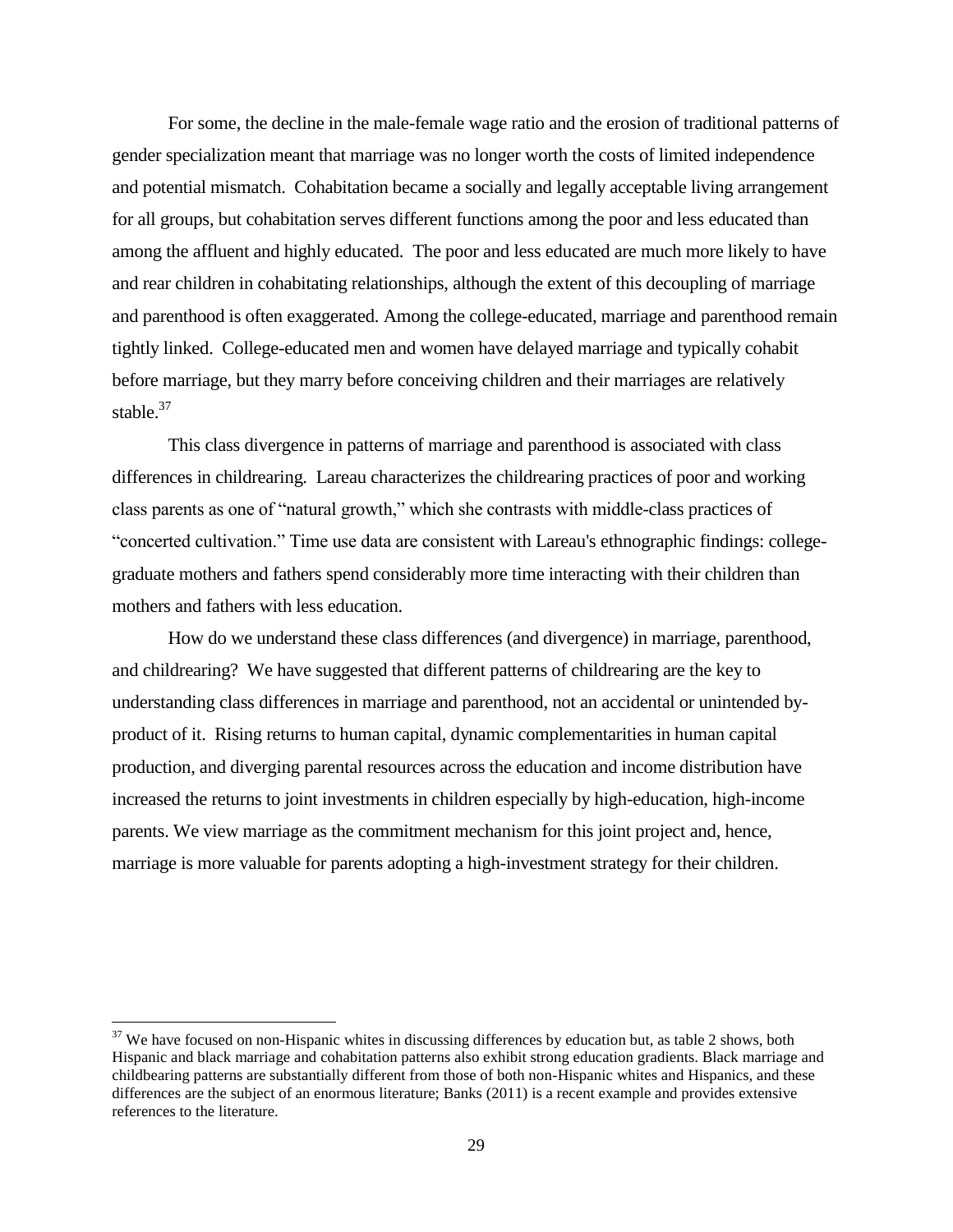#### References

- Abma, Joyce C., and Gladys M. Martinez. 2006. "Childlessness Among Older Women in the United States: Trends and Profiles," *Journal of Marriage and Family* 68(4): 1045-1056.
- Aguiar, Mark, and Erik Hurst. 2007. "Measuring Trends in Leisure: The Allocation of Time over Five Decades*," Quarterly Journal of Economics* 122(3): 969-1006.
- Aizer, Anna, and Flávio Cunha. 2012. "The Production of Human Capital: Endowments, Investments and Fertility," National Bureau of Economic Research Working Paper No. 18429.
- Akee, Randall K. Q. William E. Copeland, Gordan Keeler, Adrian Angold, and E. Jane Costello. 2010. "Parents' Incomes and Children's Outcomes: A Quasi-Experiment Using Transfer Payments from Casino Profits," *American Economic Journal: Applied Economics* 2(1): 86-115.
- Akerlof, George A., Janet L. Yellen, and Michael L. Katz. 1996. "An Analysis of Out-of-Wedlock Childbearing in the United States," *Quarterly Journal of Economics* 111(2): 277-317.
- Alm, James and Leslie Whittington. 2003. "Shacking Up of Shelling Out: Income Taxes, Marriage, and Cohabitation," *Review of Economics of the Household* 1(3): 169-186.
- Arroyo, Julia, Krista K. Payne, Susan L. Brown, and Wendy D. Manning. 2012. "Crossover in Median Age at First Marriage and First Birth: Thirty Years of Change," National Center for Family & Marriage Research. [http://ncfmr.bgsu.edu/pdf/family\\_profiles/file107893.pdf.](http://ncfmr.bgsu.edu/pdf/family_profiles/file107893.pdf)
- Autor, David and Melanie Wasserman. 2013. "Wayward Sons: The Emerging Gender Gap in Labor Markets and Education," Third Way Report.
- Bailey, Martha J., Melanie Guldi, and Brad J. Hershbein. Forthcoming. "Is There a Case for a 'Second Demographic Transition'? Three Distinctive Features of the Post-1960 U.S. Fertility Decline," in Leah P. Boustan, Carola Frydman, and Robert A. Margo, eds. *Human Capital and History: The American Record*. National Bureau of Economic Research-University of Chicago Press.
- Banks, Ralph Richard. 2011. *Is Marriage for White People? How the African American Marriage Decline Affects Everyone.* New York: Dutton.
- Becker, Gary S. 1981; enlarged edition, 1991. *A Treatise on the Family*. Cambridge, MA: Harvard University Press.
- Becker, Gary S. 1996. *Accounting for Tastes*. Cambridge: Harvard University Press.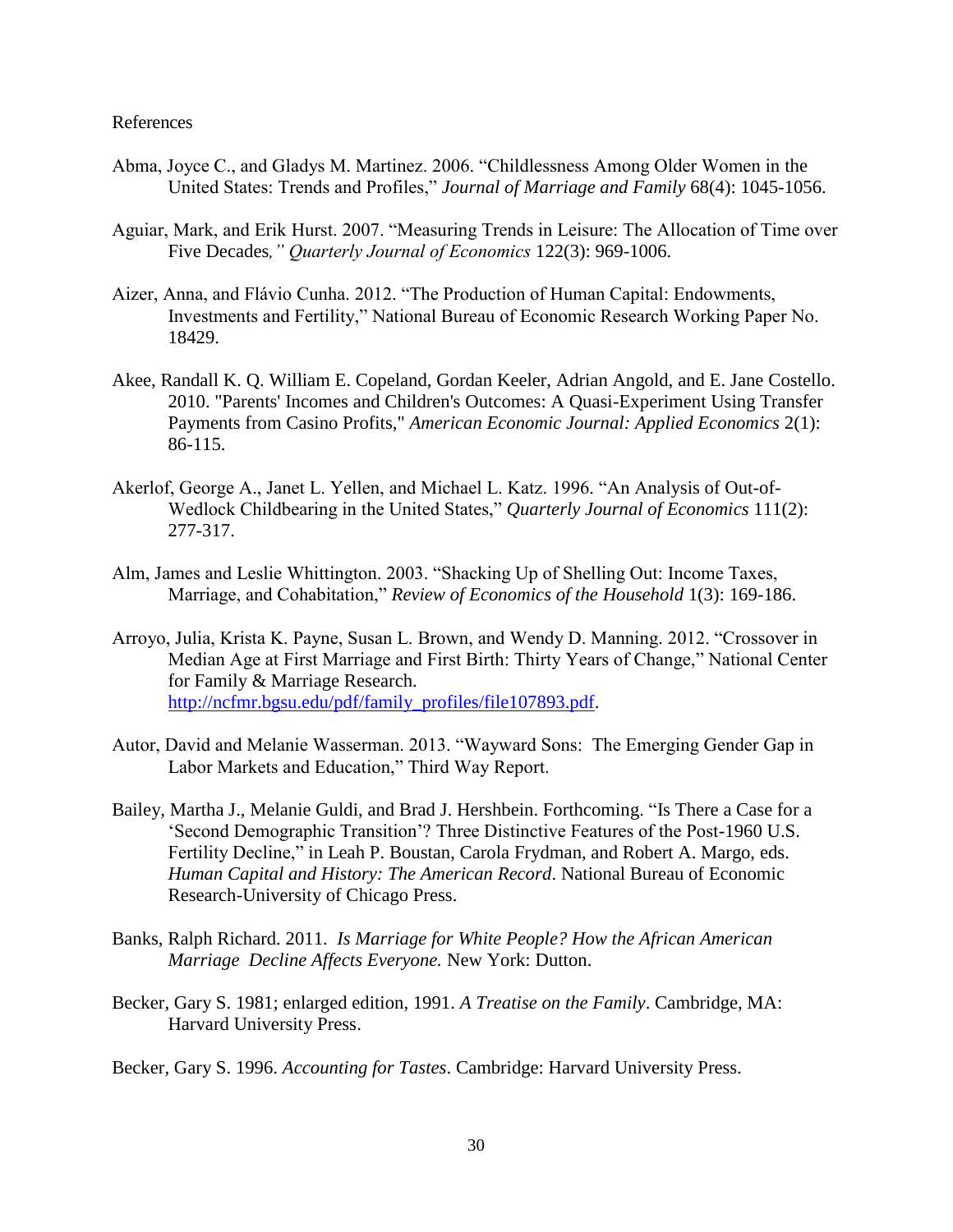- Becker, Gary S., and Kevin M. Murphy. 2007. "Education and Consumption: The Effects of Education in the Household Compared to the Marketplace," *Journal of Human Capital*  $1(1)$ : 9-35.
- Ben-Shalom, Yonatan, Robert A. Moffitt, and John Karl Scholz. 2011. "An Assessment of the Effectiveness of Anti-Poverty Programs in the United States," National Bureau of Economic Research Working Paper No. 17042.
- Bertrand, Marianne and Jessica Pan. 2011. "The Trouble with Boys: Social Influences and the Gender Gap in Disruptive Behavior," National Bureau of Economic Research Working Paper No. 17541.
- Bianchi, Suzanne M. 2000. "Maternal Employment and Time with Children: Dramatic Change or Surprising Continuity?" *Demography* 37(4): 139-154.
- Bianchi, Suzanne M., John P. Robinson, and Melissa A. Milkie. 2006. *Changing Rhythms of American Family Life.* New York: Russell Sage.
- Blau, David M. 1999. "The Effect of Income on Child Development," *Review of Economics and Statistics* 81(2): 261-276.
- Borenstein, Severin, and Paul N. Courant. 1989. "How to Carve a Medical Degree: Human Capital Assets in Divorce Settlements," *American Economic Review* 79(5): 992-1009.
- Buckles, Kasey, Melanie Guldi, and Joseph Price. 2011. "Changing the Price of Marriage: Evidence from Blood Test Requirements," *Journal of Human Resources* 46(3): 539-567.
- Charles, Kerwin Kofi and Ming Ching Luoh. 2010. "Male Incarceration, the Marriage Market, and Female Outcomes," *The Review of Economics and Statistics* 92(3): 614-627.
- Cherlin, Andrew J. 1996. *Public and Private Families: An Introduction*. New York: McGraw-Hill.
- Cherlin, Andrew J. 2004. "The Deinstitutionalization of American Marriage," *Journal of Marriage and Family* 66: 848-861.
- Cherlin, Andrew. 2009*. The Marriage-Go-Round: The State of Marriage and the Family in America Today.* New York: Alfred A. Knopf.
- Cigno, Alessandro. 2012. "Marriage as a Commitment Device," *Review of Economics of the Household* 10(2): 193-213.
- Copen, Casey E., Kimberly Daniels, Jonathan Vespa, and William D. Mosher. 2012. "First Marriages in the United States: Data from the 2006-2010 National Survey of Family Growth," National Health Statistics Reports 49: 1-22.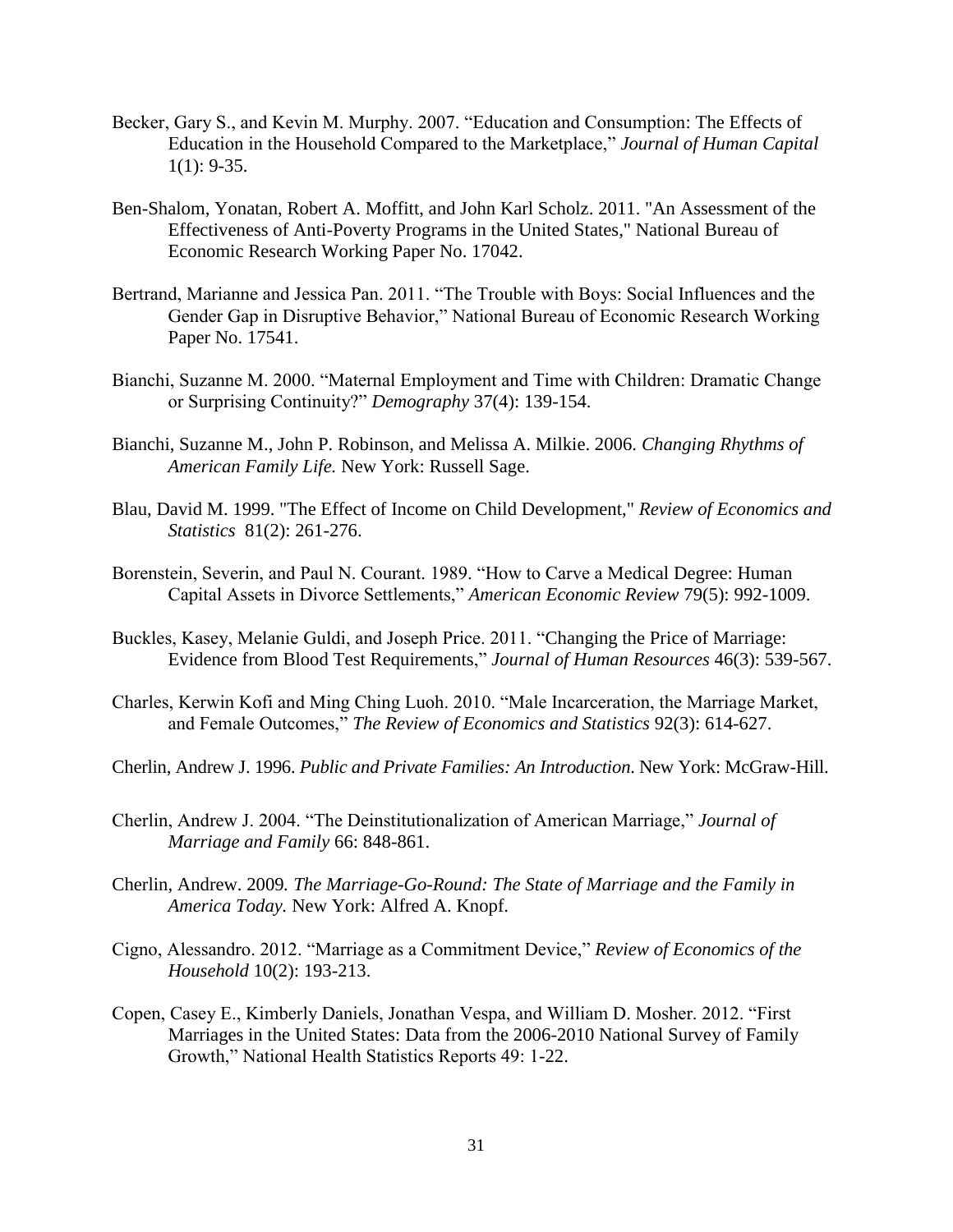- Cunha, Flavio, and James Heckman. 2007. "The Technology of Skill Formation," *American Economic Review* 97(2): 31-47.
- Currie, Janet. 2011. "Inequality at Birth: Some Causes and Consequences," *American Economic Review* 101(3): 1-22.
- Dahl, Gordon B., and Lance Lochner. 2012. "The Impact of Family Income on Child Achievement: Evidence from the Earned Income Tax Credit," *American Economic Review* 102(5): 1927-1956.
- Duncan, Greg J. and Jeanne Brooks-Gunn, eds. 1996. *Consequences of Growing Up Poor.* New York: Russell Sage Foundation.
- Duncan, Greg J., and Katherine Magnuson. 2011. "The Nature and Impact of Early Achievement Skills, Attention Skills, and Behavior Problems," in Greg J. Duncan and Richard J. Murnane, eds. *Whither Opportunity?: Rising Inequality, Schools, and Children's Life Chances.* New York: Russell Sage Foundation, 47-69.
- Duncan, Greg J., Pamela A. Morris, and Chris Rodrigues. 2011. "Does Money Really Matter? Estimating Impacts of Family Income in Young Children's Achievement with Data from Random-Assignment Experiments," *Developmental Psychology* 47(5): 1263-1279.
- Easterlin, Richard A., Robert A. Pollak, and Michael L. Wachter. 1980. "Towards a More General Model of Fertility Determination: Endogenous Preferences and Natural Fertility," in Richard A. Easterlin, ed., *Population and Economic Change in Less Developed Countries*, Chicago: University of Chicago Press, 81-135.
- Edin, Kathryn, and Maria Kefalas. 2005. *Promises I Can Keep: Why Poor Women Put Motherhood Before Marriage.* Berkeley, CA: University of California Press.
- Edin, Kathryn, and Timothy J. Nelson. 2013. *Doing the Best I Can: Fatherhood in the City*. Berkeley, CA: University of California Press.
- England, Paula and Lawrence L. Wu. Forthcoming. "Cohort Trends in Premarital First Births: What Role for the Retreat from Marriage?" *Demography*.
- Fernández, Raquel. 2008. "Culture and Economics," in Steven N. Durlauf and Lawrence E. Blume eds. *The New Palgrave Dictionary of Economics*, second edition, Palgrave Macmillan, online.
- Gennetian, Lisa. 2005. "One or Two Parents? Half or Step Siblings? The Effect of Family Structure on Young Children's Achievement," *Journal of Population Economics* 18(3): 415-436.
- Gennetian Lisa A., Nina Castells and Pamela Morris. 2010. "Meeting the Basic Needs of Children: Does Income Matter?" *Children and Youth Service Review* 32(9): 1138-1148.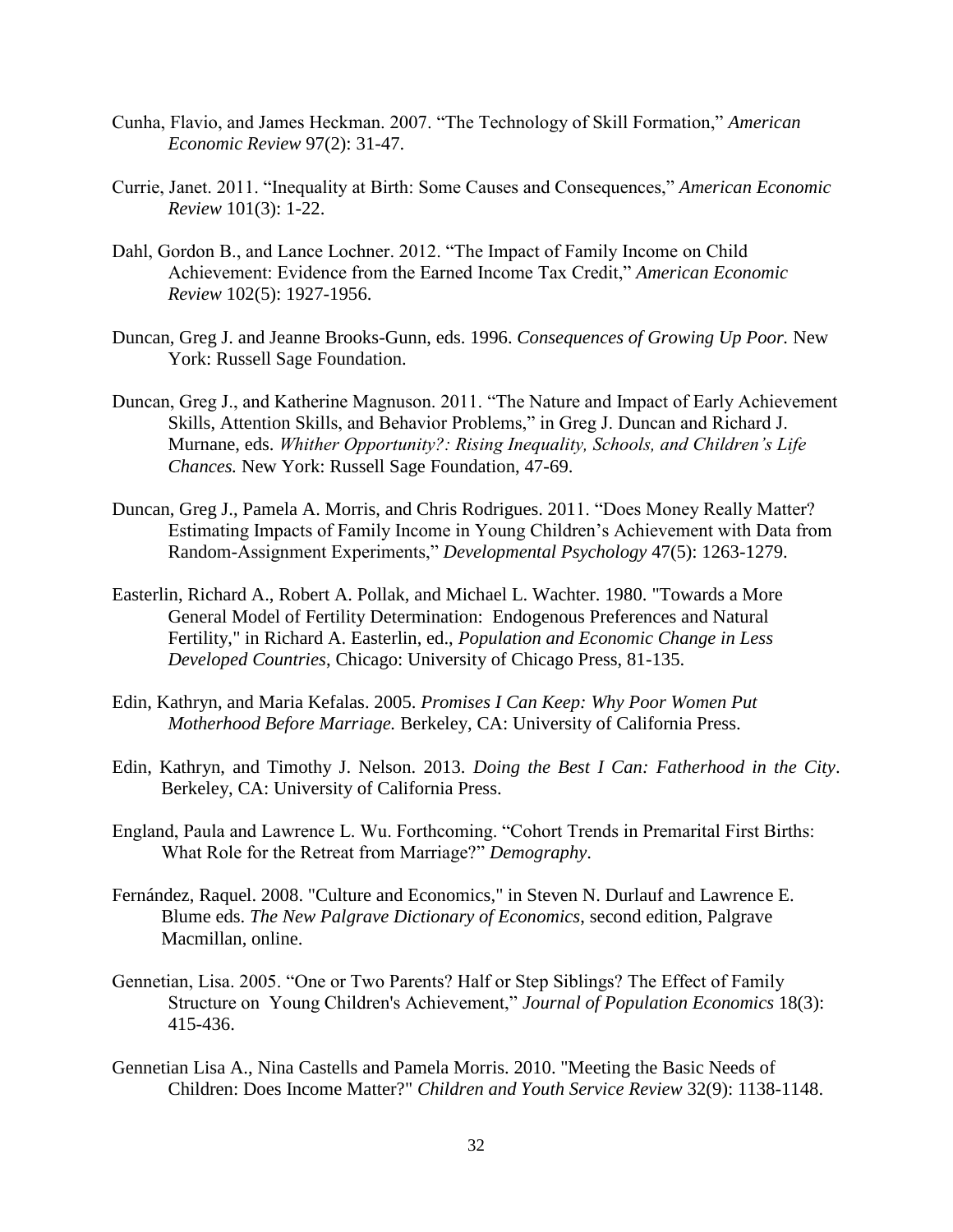- Gibson‐Davis, Christina M., Kathryn Edin, and Sara McLanahan. 2005. "High Hopes but Even Higher Expectations: The Retreat from Marriage among Low‐Income Couples." *Journal of Marriage and Family* 67(5): 1301-1312.
- Ginther, Donna K. and Robert A. Pollak. 2004. "Family Structure and Children's Educational Outcomes: Blended Families, Stylized Facts, and Descriptive Regressions," *Demography* 41(4): 671-696.
- Goldin, Claudia. 2006. "The Quiet Revolution that Transformed Women's Employment, Education, and Family," *American Economic Review* 96(2): 1-21.
- Goldin, Claudia, and Lawrence F. Katz. 2002. "The Power of the Pill: Oral Contraceptives and Women's Career and Marriage Decisions*," Journal of Political Economy* 110(4): 730- 770.
- Greenwood, Jeremy, Ananth Seshadri, and Mehmet Yorukoglu. 2005. "Engines of Liberation," *Review of Economic Studies* 72(1): 109-133.
- Grossman, Joanna L. and Lawrence M. Friedman. 2011. *Inside the Castle: Law and Family in 20th Century America*. Princeton: Princeton University Press.
- Guiso, Luigi, Paola Sapienza and Luigi Zingales. 2006. "Does Culture Affect Economic Outcomes?" *Journal of Economic Perspectives*, 20(2): 23-48.
- Guryan, Jonathan, Erik Hurst, and Melissa Kearney. 2008. "Parental Education and Parental Time with Children," *Journal of Economic Perspectives* 22(3): 23-46.
- Hart, Betty and Todd R. Risley. 1995. *Meaningful Differences in the Everyday Experience of Young American Children.* Baltimore: Paul H. Brookes Publishing Co.
- Heckman, James J. 2000. "Policies to Foster Human Capital," *Research in Economics* 54(1): 3- 56.
- Hulbert, Ann. 2003. *Raising America: Experts, Parents, and a Century of Advice about Children*. New York: Random House.
- Isen, Adam, and Betsey Stevenson. 2011. "Women's Education and Family Behavior: Trends in Marriage, Divorce, and Fertility," in John B. Shoven, ed. *Demography and the Economy*. Chicago: University of Chicago Press, 107-140.
- Kaushal, Neeraj, Katherine Magnuson and Jane Waldfogel.2011. "How Is Family Income Related to Investments in Children's Learning?" Chapter 9 in Greg J. Duncan and Richard J. Murnane, eds*. Whither Opportunity? Rising Inequality, Schools, and Children's Life Chances*. New York: Russell Sage Foundation, 187-205.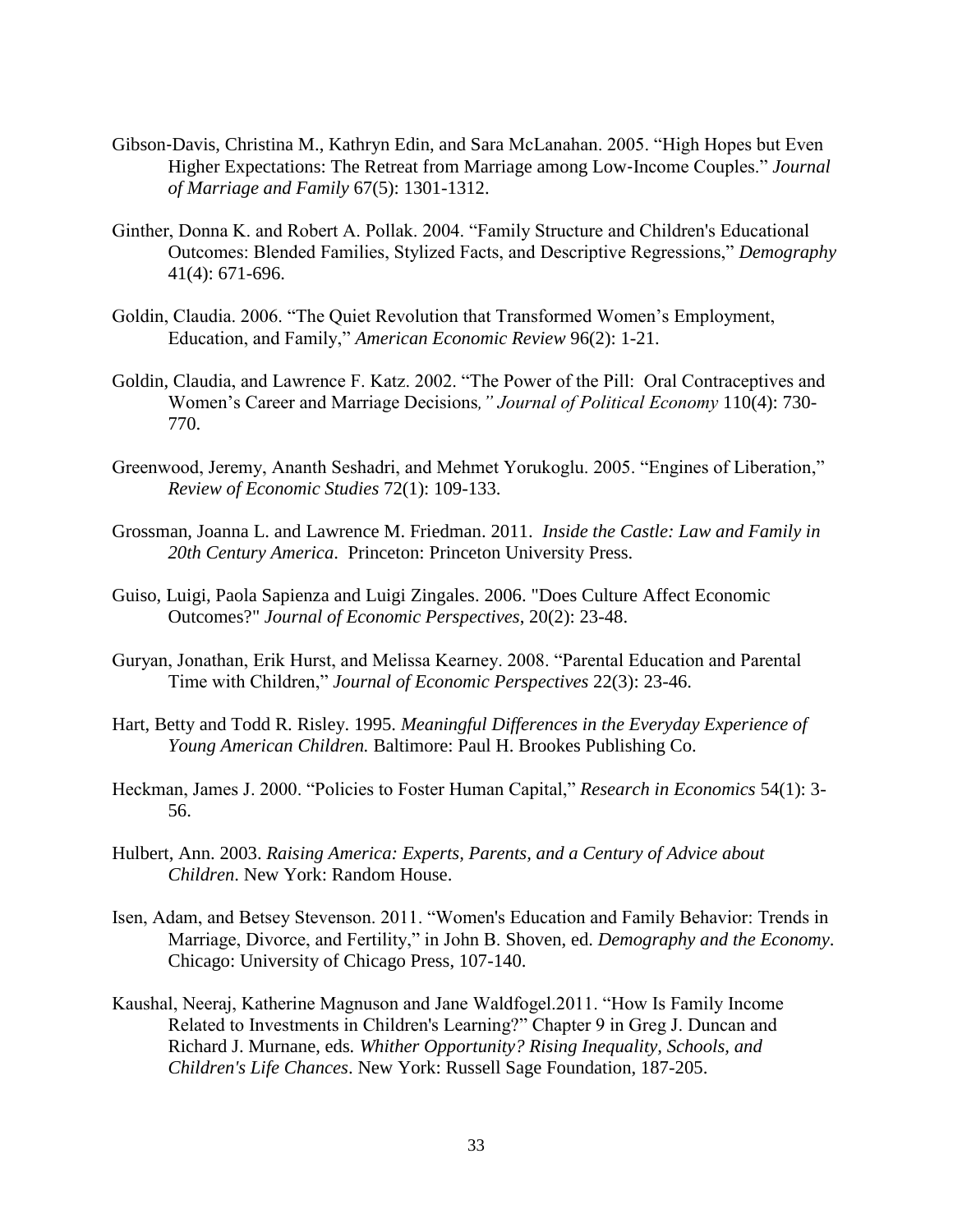- Kearney, Melissa S. and Phillip B. Levine. 2012. "Why Is the Teen Birth Rate in the United States So High and Why Does It Matter?," *Journal of Economic Perspectives* 26(2): 141- 63.
- Kennedy, Sheela, and Larry Bumpass. 2008. "Cohabitation and Children's Living Arrangements: New Estimates from the United States." *Demographic Research* 19(47): 1663-1692.
- Kornrich, Sabino, and Frank Furstenberg. 2013. "Investing in Children: Changes in Parental Spending on Children, 1972-2007," *Demography* 50(1): 1-23.
- Lam, David. 1988. "Marriage Markets and Assortative Mating with Household Public Goods: Theoretical Results and Empirical Implications," *Journal of Human Resources* 23(4): 462-487.
- Lareau, Annette. 2003. *Unequal Childhoods: Class, Race, and Family Life*. Berkeley, CA: University of California Press.
- Lichter, Daniel T. 2012. "Childbearing among Cohabiting Women: Race, Pregnancy, and Union Transitions," in A. Booth, S.L. Brown, N.S. Landale, W.D. Manning, and S.M. McHale, eds. *Early Adulthood in a Family Context*. New York: Springer, 209-219.
- Lichter, Daniel T., and Zhenchao Qian. 2008. "Serial Cohabitation and the Marital Life Course," *Journal of Marriage and Family* 70:861-878.
- Lichter, Daniel T., Richard N. Turner, and Sharon Sassler. 2010. "National Estimates of the Rise in Serial Cohabitation," *Social Science Research* 39: 754-765.
- Løken, Katrine V., Magne Mogstad, and Matthew Wiswall. 2012. "What Linear Estimators Miss: The Effect of Family Income on Child Outcomes," *American Economic Journal: Applied Economics* 4(2): 1-35.
- Lopoo, Leonard M. and Kerri M. Raissian. 2013. "U.S. Social Policy and Family Complexity," Prepared for the IRP Family Complexity, Poverty, and Public Policy Conference, Madison WI, July 11-12, 2013.
- Lundberg, Shelly. 2008. "Gender and Household Decisionmaking," in Francesca Bettio, ed. *Frontiers in Gender Economics*, New York: Routledge.
- Lundberg, Shelly, and Robert A. Pollak. 2007. "American Family and Family Economics," *Journal of Economic Perspective*s 21(2): 3-26.
- Manlove, Jennifer, Suzanne Ryan, Elizabeth Wildsmith, and Kerry Franzetta. 2010. "The Relationship Context of Nonmarital Childbearing in the US," *Demographic Research* 23(22): 615-654.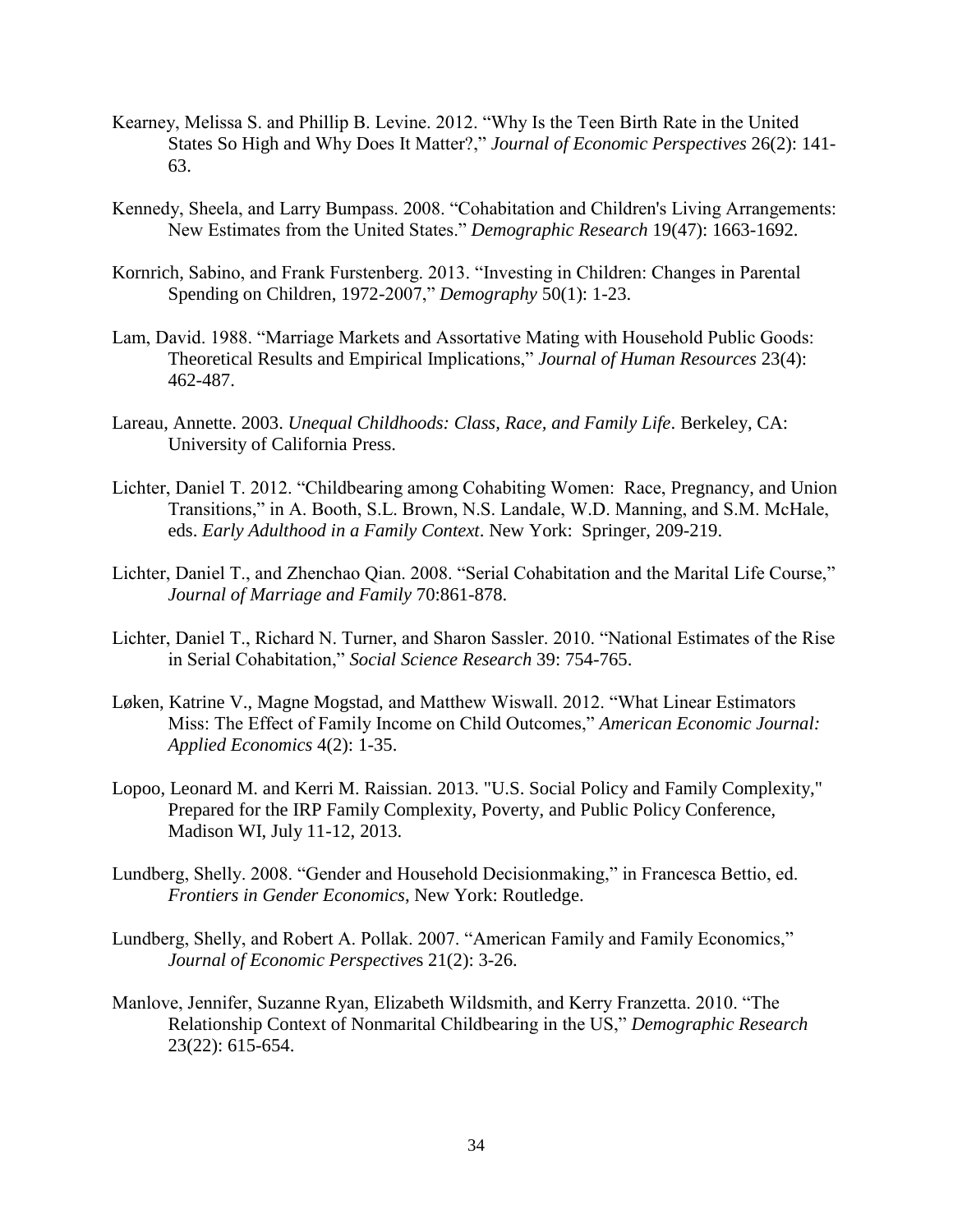- Manning, Wendy D., and Pamela J. Smock. 2005. "Measuring and Modeling Cohabitation: New Perspectives from Qualitative Data," *Journal of Marriage and the Family* 67(4): 989- 1002.
- Matouschek, Niko, and Imran Rasul. 2008. "The Economics of the Marriage Contract: Theories and Evidence," *Journal of Law and Economics* 51(1): 59-110.
- Mayer, Susan E. 1997. *What Money Can't Buy: Family Income and Children's Life Chances.* Cambridge, MA: Harvard University Press.
- McLanahan, Sara. 2004. "Diverging Destinies: How Children Are Faring Under the Second Demographic Transition," *Demography* 41(4): 607-627.
- Murray, Charles. 1984. *Losing Ground: American Social Policy, 1950–1980*. New York: Basic Books.
- Murray, Charles. 2012. *Coming Apart: The State of White America, 1960-2010*. New York: Crown Forum.
- Neal, Derek A. 2004. "The Relationship Between Marriage Market Prospects and Never-Married Motherhood," *Journal of Human Resources* 39(4): 938-957.
- Perelli-Harris, Brienna, Wendy Sigle-Rushton, Trude Lappegard, Renske Keizer, Michaela Kreyenfeld, and Caroline Berghammer. 2010. "The Educational Gradient of Childbearing Within Cohabitation in Europe," *Population and Development Review* 36(4): 775-801.
- Pollak, Robert A.. 2012. "Allocating Time: Individuals' Technologies, Household Technology, Perfect Substitutes, and Specialization," *Annals of Economics and Statistics. (Annales d'Economie et Statistique).* 105-106: 75-97. (National Bureau of Economic Research Working Paper No. 17529. October 2011).
- Pollak, Robert A. 2013."Allocating Household Time: When Does Efficiency Imply Specialization?" National Bureau of Economic Research Working Paper No. 19178.
- Pollak, Robert A. and Susan Cotts Watkins. 1993. "Cultural and Economic Approaches to Fertility: Proper Marriage or Mésalliance?" *Population and Development Review* 19(3): 467-496.
- Primus, Wendell E and Jennifer Beeson. 2001. "Safety Net Programs, Marriage, and Cohabitation," in Alan Booth and Ann C. Crouter eds., *Just Living Together: Implications of Cohabitation on Children, Families and Social Policy.* Mahwah, NJ: Lawrence Erlbaum Associates.
- Ramey, Garey and Valerie A. Ramey. 2010. "The Rug Rat Race," *Brookings Papers on Economic Activity* Spring: 129-176.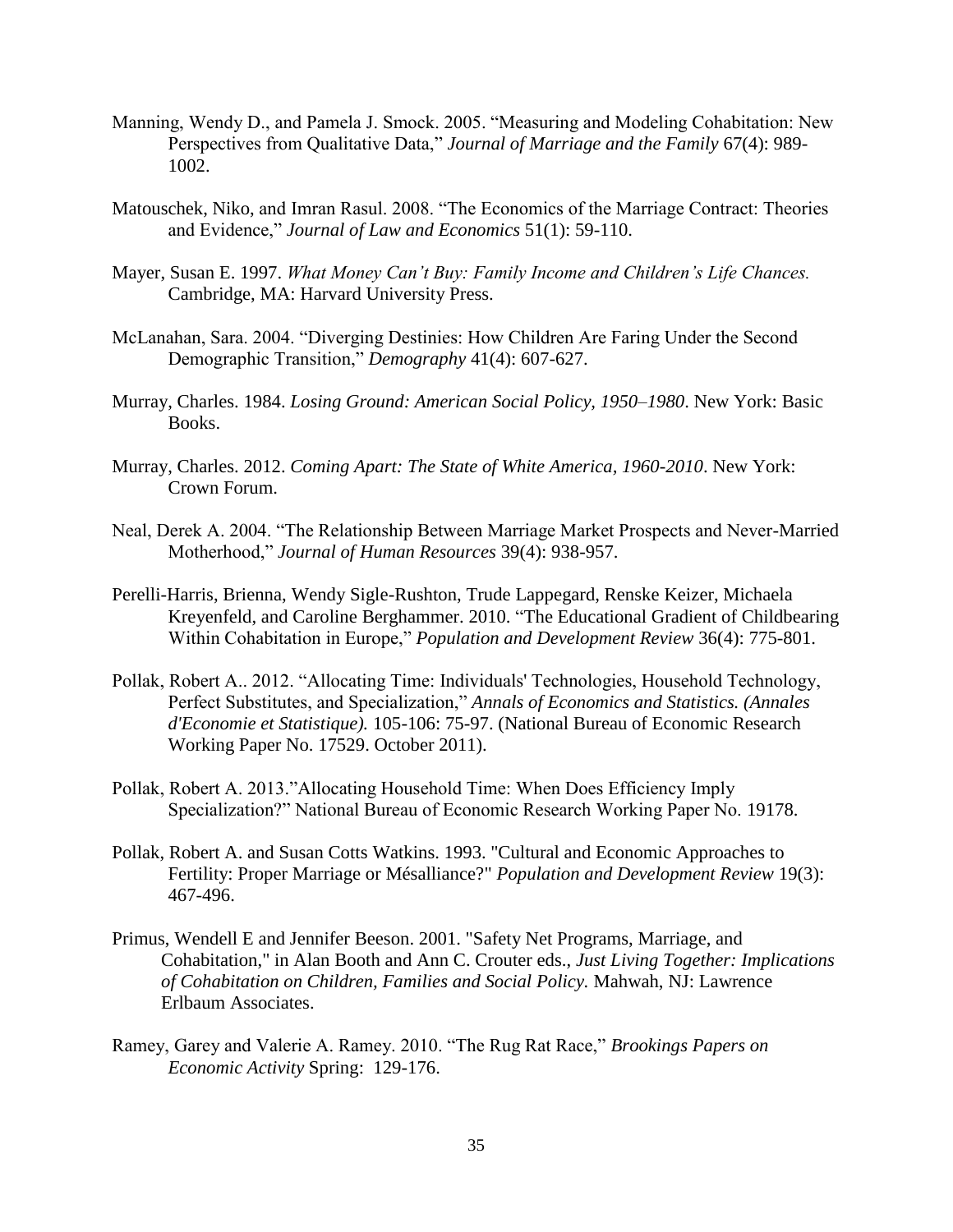- Rossin-Slater, Maya. 2012. "Engaging Absent Fathers: Lessons from Paternity Establishment Programs." [http://www4.gsb.columbia.edu/filemgr?&file\\_id=7221308.](http://www4.gsb.columbia.edu/filemgr?&file_id=7221308)
- Rotz, Dana. 2011. "Why Have Divorce Rates Fallen? The Role of Women's Age at Marriage," Mathematica Policy Research Reports, Mathematica Policy Research, [http://EconPapers.repec.org/RePEc:mpr:mprres:7714.](http://econpapers.repec.org/RePEc:mpr:mprres:7714)
- Stevenson, Betsey. 2007. "The Impact of Divorce Laws on Marriage-Specific Capital," *Journal of Labor Economics* 25(1): 75-94.
- Stevenson, Betsey, and Justin Wolfers. 2007. "Marriage and Divorce: Changes and their Driving Forces," *Journal of Economic Perspectives* 21(2): 27-52.
- Stevenson, Betsey, and Justin Wolfers. 2008. "Marriage and the Market," *Cato Unbound.* [http://www.cato-unbound.org/2008/01/18/betsey-stevenson-and-justin-wolfers/marriage](http://www.cato-unbound.org/2008/01/18/betsey-stevenson-and-justin-wolfers/marriage-and-the-market/)[and-the-market/.](http://www.cato-unbound.org/2008/01/18/betsey-stevenson-and-justin-wolfers/marriage-and-the-market/)
- Thomas, Adam and Isabel Sawhill. 2002. "For Richer or for Poorer: Marriage as an Antipoverty Strategy," *Journal of Policy Analysis and Management* . 21(4): 587-599.
- Thomas, Adam and Isabel Sawhill. 2005."For Love and Money? The Impact of Family Structure on Family Income," *The Future of Children* 15(2): 57-74.
- Thornton, Arland, and Linda Young‐DeMarco. 2001. "Four Decades of Trends in Attitudes Toward Family Issues in the United States: The 1960s through the 1990s." *Journal of Marriage and Family* 63(4): 1009-1037.
- Todd, Petra E., and Kenneth I. Wolpin. 2003. "On the Specification and Estimation of the Production Function for Cognitive Achievement," *Economic Journal* 113(485): F3 - F33.
- Todd, Petra E., and Kenneth I. Wolpin. 2007. "The Production of Cognitive Achievement in Children: Home, School, and Racial Test Score Gaps," *Journal of Human Capital* 1(1): 91-136.
- Weiss, Yoram. 1997. "The Formation and Dissolution of Families: Why Marry? Who Marries Whom? And What Happens Upon Divorce," in Mark R. Rosenzweig and Oded Stark, eds. *Handbook of Population and Family Economics 1*, 81-123.
- Weiss, Yoram. 2008. "Marriage and Divorce," in Lawrence Blume and Steven N. Durlauf, eds. *The New Palgrave Dictionary of Economics*. New York: Palgrave Macmillan.
- Weiss, Yoram, and Robert J. Willis. 1985. "Children as Collective Goods and Divorce Settlements," *Journal of Labor Economics* 3(3): 268-292.
- Willis, Robert J. 1999. "A Theory of Out-of-Wedlock Childbearing," *Journal of Political Economy* 107(S6): S33-S64.